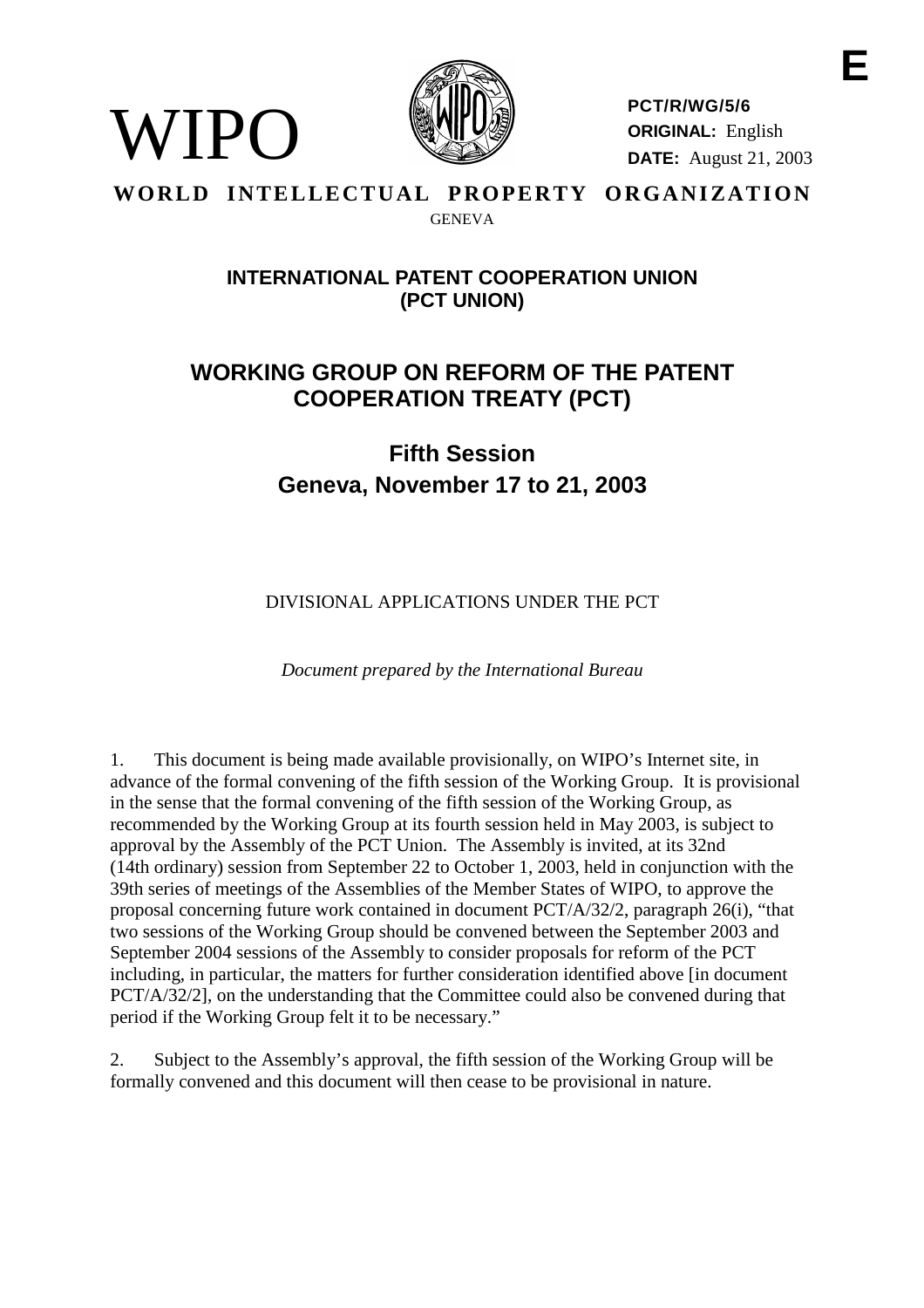# **BACKGROUND**

3. The present document reproduces the contents of document PCT/R/WG/4/9, which was submitted to the fourth session of the Working Group, held in Geneva from May 19 to 23, 2003. Having regard to the time available, discussions on that document were deferred until this session (see the summary of the fourth session of the Worki ng Group by the Chair, document PCT/R/WG/4/14, paragraph 104).

4. At its third session, the Working Group reviewed proposals for reform of the PCT which had already been submitted to the Committee on Reform of the PCT or the Workin g Groupbut not yet considered indetail and agreed on the priority of those proposals, with a view to their inclusion in the work program of the Working Group. Among the proposals reviewed by the Working Group was a proposal to allow for divisional appli cations to be filed underthe PCT.

5. The Working Group's discussions on this proposal are summarized in the summary of thesession by the Chair, document PCT/R/WG/3/5, paragraphs 50 and 51, as follows:

# "*Divisional Applications*

"50. Several delegations supported the proposal that further consideration should be given to providing under the PCT for the filing of international applications as divisional applications of earlier international applications, with a view to taking the greatest possible advantage of the centralized processing offered by the international phase, particularly incases where the rehad been a finding of lack of unity of invention. However, while the rewash objection in principle to such a possibility, it was see alled that problems had been identified when such a proposal had been made in the past, in particular with regard to the added complexity involved, to the difficulty in according an international filing date in accordance with both Article 11 and the Paris Convention, and to the need for compliance with time limits for international search and international preliminary examination.

"51. It was agreed that the International Bureau, in cooperation with the Delegation of the Netherlands, should further consider the matter and that any proposal which emerged would be considered by the Working Group at a future session."

6. The International Bureau and the Delegation of the Netherlands have consulted on the matter since the third se ssion of the Working Group. The present document was prepared by the International Bureau in the light of those consultations, but it does not reflect an agreed position.

# *Divisional applications under the Paris Convention*

7. Article 4G of the Paris Convention for the Protection of Industrial Property ("Paris") Convention") requires countries of the International Union for the Protection of Industrial Property ("Paris Union") to provide for the filing of divisional applications, as f ollows:

 $"$ [4G](1) If the examination reveals that an application for a patent contains more than one invention, the applicant may divide the application into a certain number of divisional applications and preserve as the date of each the date of the initial al application and the benefit of the right of priority, if any.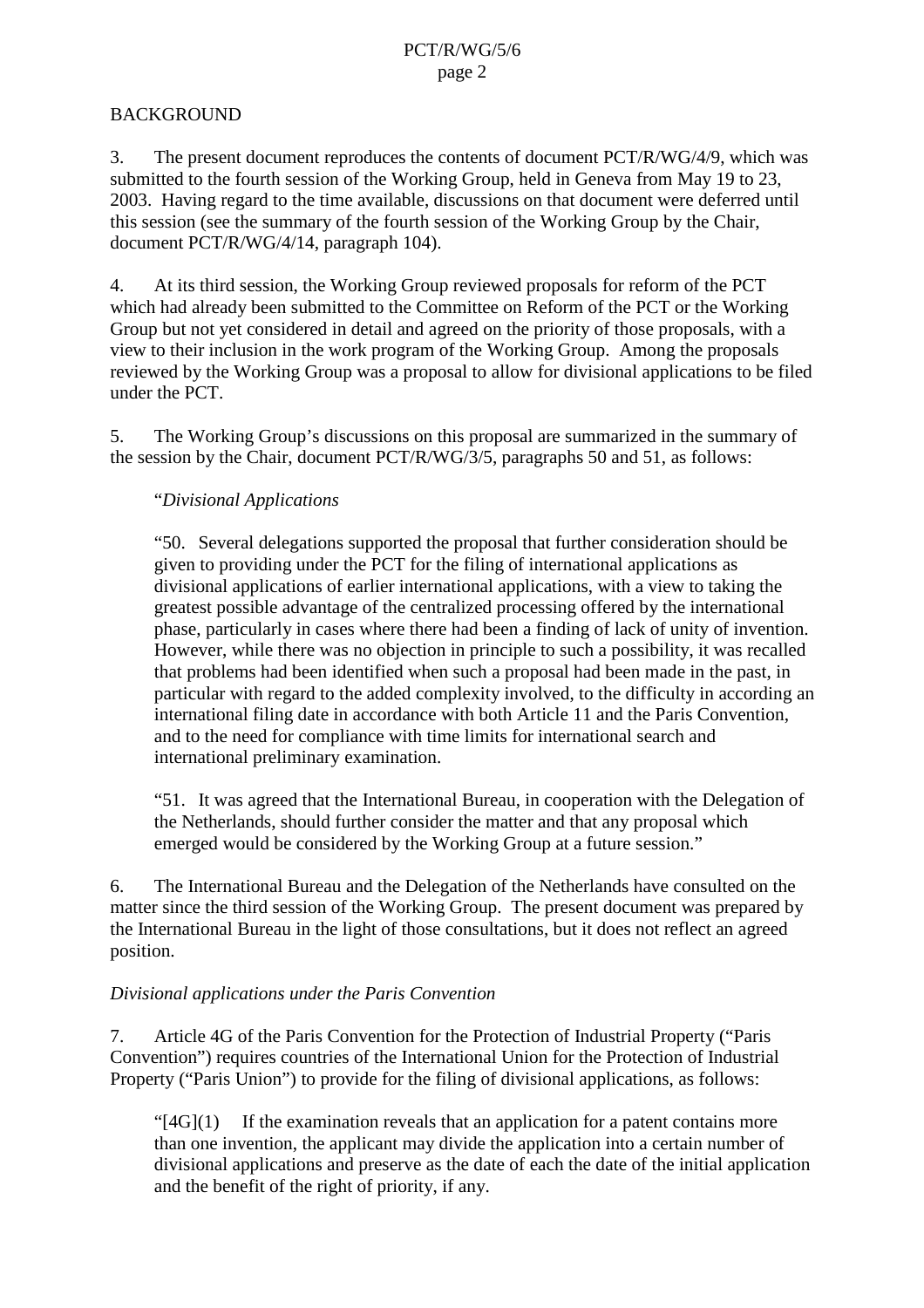$"(2)$  The applicant may also, on his own initiative, divide a patent application and preserve as the date of each divisional application the date of the initial application and the benefit of the right of priority, if any. Each country of the Unionshall have the righttodetermine the conditions under which such divisions hall be authorized."

# *Divisional applications under the 1968 –1970 drafts of the PCT*

8. While, at present, the PCT  $^{-1}$  does not provide for the filing, during the international phase, of divisional applications, it is to be noted that the 1968 draft of the PCT contained provisions in both the draft Treaty and the draft Regulations under the Treaty which would have allowed the applicant, in the case of lack of unity of invention, at his option, to either (i) restrict the claims, or (ii) to pay additional fees, or divide the application, or both (see document PCT/III/5 (Draft Treaty), Articles 17 (Procedur e Before the Searching Authority) and 34 (Procedure Before the Preliminary Examining Authority), and document PCT/III/6 (Draft Regulations under the PCT), Rules 37 (Lack of Unity of Invention (Search)) and 62 (Lack of Unity of Invention (Preliminary Examin ation)). Excerpts of the 1968 draft of Articles 11 (Filing Date and Effects of the International Application), 17 and 34, as well as the 1968 draft of Rules 37 and 62, are reproduced for ease of reference in Annex IV to this document.

9. However, in the 1969 draft of the PCT those provisions were deleted, and the final text of the PCT assigned at the Washington Diplomatic Conference in June 1970 does not contain any provisions concerning the division of international application during the international phase. The records of the Washington Diplomatic Conference on the PCT (1970) donot state any reasons for the deletion in the 1969 draft of the provisions concerning divisional applications as contained in the 1968 draft. Documen transfer the CT/DC/3 (Main Differences between the 1968 and 1969 Drafts), paragraph 31, simply states the following:

"31. *Division of the international application* . As opposed to the 1968 Draft  $(Articles 17(3)(a)(ii) and 34(3), Rules 37.5, 37.7 and 62), the Interna is a nonal Searching.$ Authority and the International Preliminary Examining Authority cannot request, nor can the applicant volunteer, under the 1969 Draft, division of the international application in the international phase. Of course, the designated or elected Offices may requiredivision if the international application does not comply, in their opinion, with the requirement of unity of inventions a defined in Rule 13. Furthermore, the applicant may voluntarily divide his application before any national O ffice to the extent permitted by the national law of that Office."

10. Thus, as indicated above, there is a throw provision in the PCT which would allow for the filing, during the international phase, of divisional application sbased on an "initial" international application." If the international application does not, in the view of a designated/electedOffice, comply with the requirement of unity of invention as defined in Rule 13 in that it contains more than one inventions (compare Article 4G(1) of the Paris

<sup>&</sup>lt;sup>1</sup> References in this document to "Articles" and "Rules" are to those of the Patent Cooperation Treaty (PCT) and the Regulations under the PCT ("the Regulations"), or to such provisions as proposed to be amended or added, as the case may be. References to "national laws," "national applications," "the national phas e," etc., include reference to regional laws, regional applications, the regional phase, etc.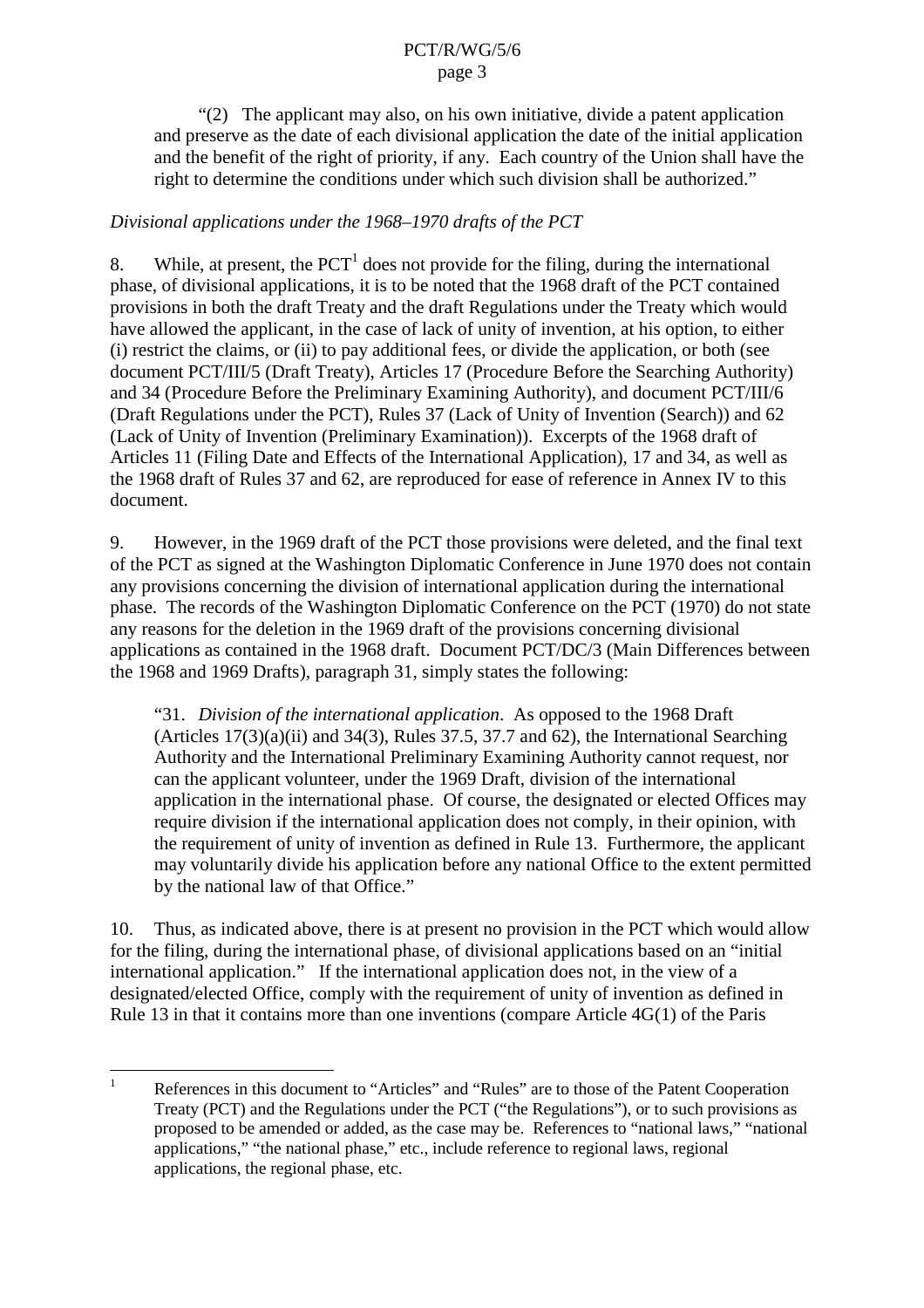Convention), the applicant may, before each designated/elected Office, be required, under the national law applicable by that Office, to restrict the claims to a single invention or to file a separate divisional applic ation in respect of each additional invention contained in the international application.

11. Obviously, the introduction of a procedure allowing the applicant to file an international application as a divisional application of an initial international application ("divisional") international application") would greatly simplify, from the applicant's perspective, the processing of the international application where the International Searching Authority or the International Preliminary Examining Authority makes a finding of lack of unity of invention, replacing the need to individually file, after national phase entry, divisional (national) applications with each designated or elected Office concerned. Similar considerations apply where applicants wish to file one or more divisional international applications on their own  $inititative (as provided for under Article 4G(2) of the Paris Convention).$ 

12. On the other hand, it needs to be remembered that the presents ys tem already provides for a procedure which enables the applicant, in the case of a finding of lack of unity of invention by the International Searching and Preliminary Examining Authority, to obtain an international search report and an international preli minary examination report in respect of all parts of the international application, no matter how many inventions are contained in it, against the payment of additional (search and preliminary examination) fees. The introduction of a further procedure which chwould allow the applicant to divide the initial international application, during the international phase, by filing divisional international applications, would not necessarily be desirable if the result was to add further complexity to the overall sy stem, as might be the case if complicated amendments to the Regulations were needed.

# DIVISION OF INTERNATIONAL APPLICATIONS DURING THE INTERNATIONAL PHASE

13. The Annexes to this document set out three separate possibilities in the form of preliminary proposals, each of which is designed to permit the division of international applications by taking steps during the international phase of the PCT procedure. It is hoped that consideration of those proposals will facilitate discussio nof possible future work on the matter. The possibilities are the following:

(i) *possiblerevision of the PCT* (*Treaty*) in order to provide expressly for the filing of divisional international applications;

(ii) *amendments of the Regulations* in order to provide express ly for the filing of divisional international applications;

(iii) *amendments of the Regulations* to provide an exprediscular dividend profile the new procedure allowing for the "*internal" division* of interna tional applications during the international phase, to be followed by a simplified way of proceeding with the divided parts of the international application as separate divisional applications in the national phase.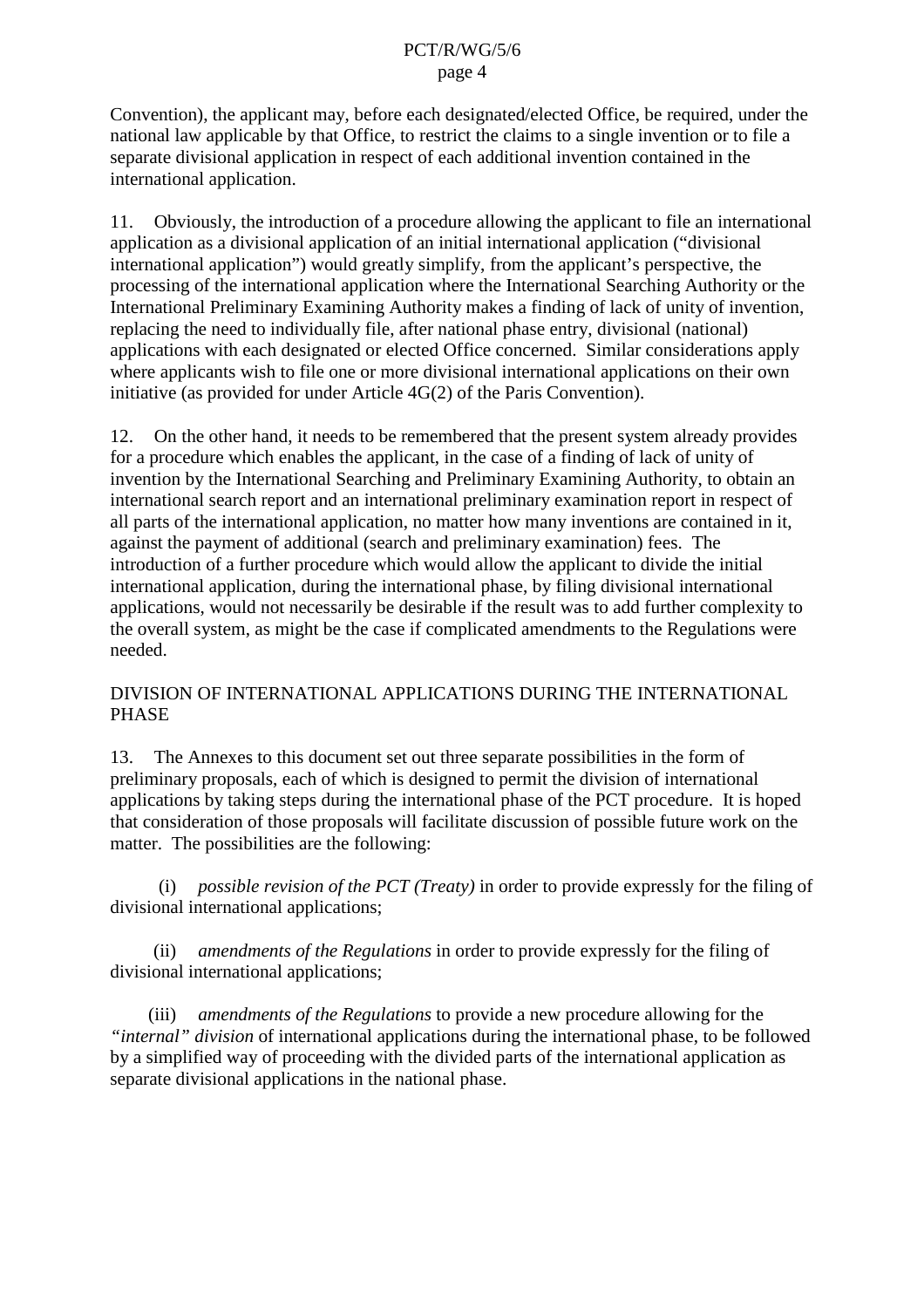#### <span id="page-4-0"></span>POSSIBLEREVISION OF THE PCT (TREATY)

14. Annex I contains a proposal for an ew Article 17 *bisof* the Treaty which would expressly provide for the filing of divisional international applications. Consequential amendments of other Articles would also be required, such as  $A$ rticles 2 (Definitions), 8 (Claiming Priority) and 11 (Filing Date and Effects of International Application), as well as other Articles concerning the international search procedure, international publication and communication to designated Offices, the international preliminary examination procedure, and national phase entry.

# DIVISIONAL INTERNATIONAL APPLICATIONS

15. Annex II contains proposals for amendment of the Regulations which would allow the applicant to divide an initial international application into separate divisional international applications during the international phase. Those proposals are based on the premise that the Treaty as currently worded would permit the Regulations to be amended by the Assembly to provide for the division of international applications in order to comply with Article 4G of the Paris Convention, noting that, under PCT Article 62(1), any PCT Contracting State must be a member of the Paris Union and thus must apply all of the mandatory provis ions of the Paris Convention, including the obligation under Article 4G of that Convention. On that view, amendment of the PCTR egulations to provide for the division of international applications, including the preservation of the (filing) date of the in itial international application as the (filing) date of a divisional international application, would appear to be possible under Article 58(1)(iii)inthatitwould provide Rules concerning "details useful in the implementation of the Treaty" including Ar ticle 62(1). If, contrary to that premise, the Working Group considers that the Treaty as currently worded would not permit such amendment of the Regulations, it would not appear possible to provide for the filing of divisional international applications until the Treaty itself is revised in this respect.

# *Filing of Divisional International Applications*

16. *Possibility of filing divisional international applications:* Proposed Rule 30 *bis.*1 would give effect to the general provision sof Article 4G(2) of the Paris Convention relating to the filing of divisional international applications. It is proposed that divisional international applications be able to be filed either where the rehas been a finding of lack of unity of invention by the International Searching Authority or where the applicant acts on his own initiative.

17. While certains pecial requirements would apply for divisional international applications with regard to filing, international search and international preliminary examination (see below), every divisional international application would be treated as a "regular" international application (separate and distinct from the initial international application from which it was divided) in respect of which fees would have to be paid, an international search report would be established, international publication would take place and, if so requested by the applicant by making a demand, international preliminary examination would be carried out.

18. *International filing date and right of priority:* Inaccordance with Article 4G(2) of the Paris Convention, every divisional international application would preserve as its international filing date the international filing date of the initial international application and its right of priority, if any, provided that the conditions set out in subparagraphs [\(a\)](#page-5-0) and [\(b\)](#page-5-0) are met.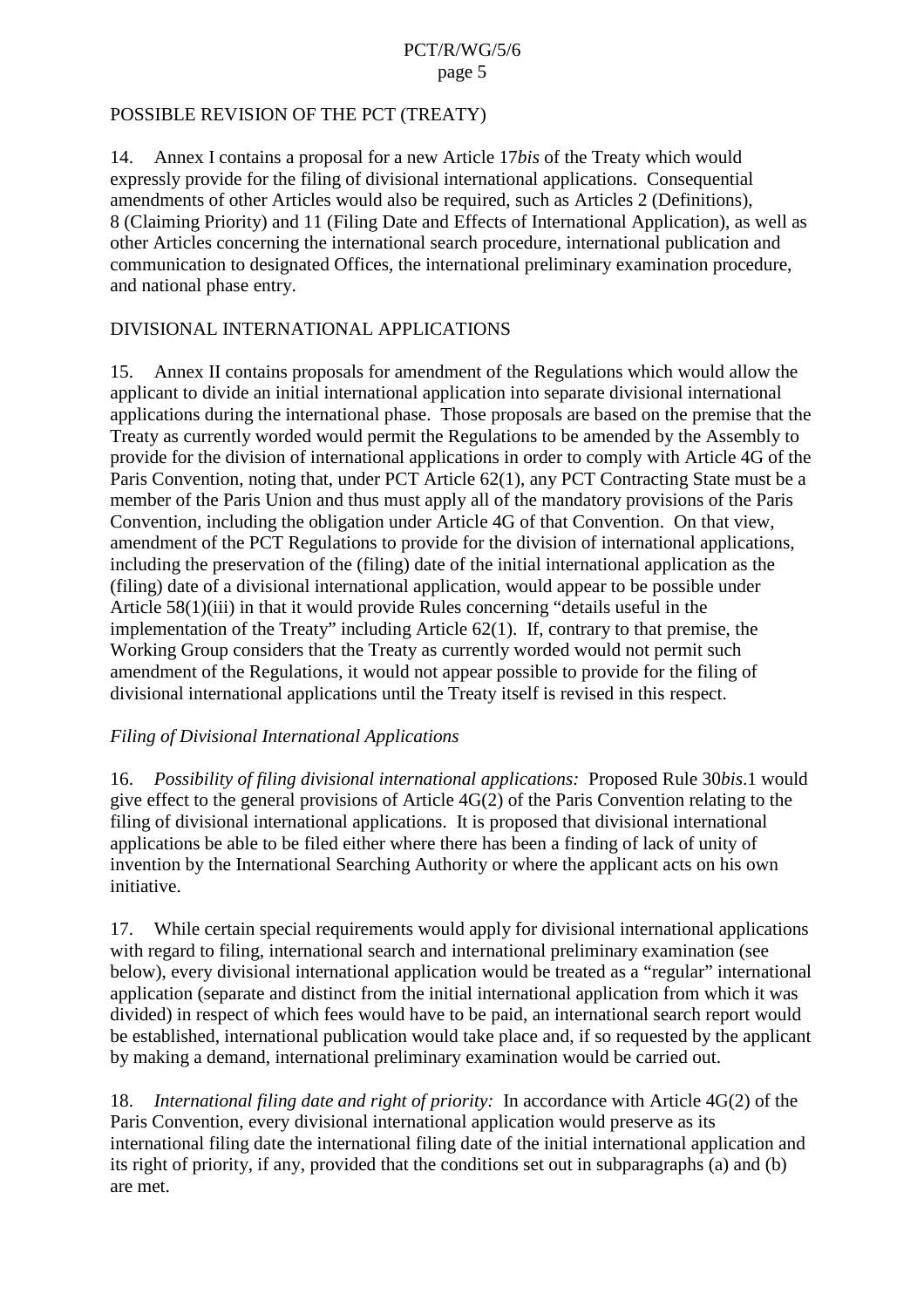<span id="page-5-0"></span>(a) *Subjectmatter and disclosure*: I tisimplicit in Article 4G of the Paris Convention, in order for a divisional international application to preserve as its international filing date the international filing date of the initial international application, that the subject matter contained in the divisional international application must have been wholly contained within the initial international applications filed. In other words, using the terminology of PCTRule  $66.2(a)(iv)$ , the disclosure in the divisional international application ma ynot go beyond the disclosure in the initial international application on its international filing date. Note that the approach suggested here is different from the approach chosen in the 1968 draft Regulations under the PCT (seedraft Rule 37.5(a) in An nex IV to this document).

(b) *Time limit:* Since divisional international applications will mainly (although not necessarily) be filed in response to a finding by the International Searching Authority of lack of unity of invention and the invitation to pay additional (search) fees, it appears necessary to allow the applicant sufficient time to consider (i) the results of the international search, particularly if one or more additional fees referred to in Article 17(3)(a) had been p aid, and  $(ii)$  the result of any protest procedure under Rule 40.2(c), before deciding whether to file divisional international applications. Since these considerations are also relevant to making a demand, it is proposed that the time limit for filing a d ivisional international application should be the same as the time limit for making a demand under Rule 54*bis*. 1 in respect of the initial application, that is, three months from the date of receipt of the international search reporton, or 22 months from the priority date of, the initial international application, whichever expires earlier.

19. In addition to the matters just outlined, which are dealt with in proposed Rule 30 *bis*, a number of othermatters would need to be dealt with in amendments of the Regulations if it is decided to proceed further in this direction. Some of those other matters are outlined in the following paragraphs.

# *Status of Initial International Application*

20. It may be desirable to c larify expressly that the initial international application must be pending when a divisional international application divided from it is filed.

# *Priority claims*

21. Any time limit which is computed from the priority date (see Arti cle  $2(x_i)$ ) would be computed from the priority date of the divisional international application. A divisional international application would retain the right of priority of the initial international application, without the need to formally claim it int international international application. The making of priority claims may, however, need to be regulated in the specific context of the PCT procedure, for example:

(i) by expressly providing that priority claims in the initial in ternational application would be considered to be made in the divisional international application;

(ii) to deal with cases where priority claims are added or corrected under Rule 26*bis*.1 or withdrawn under Rule 90*bis*.3.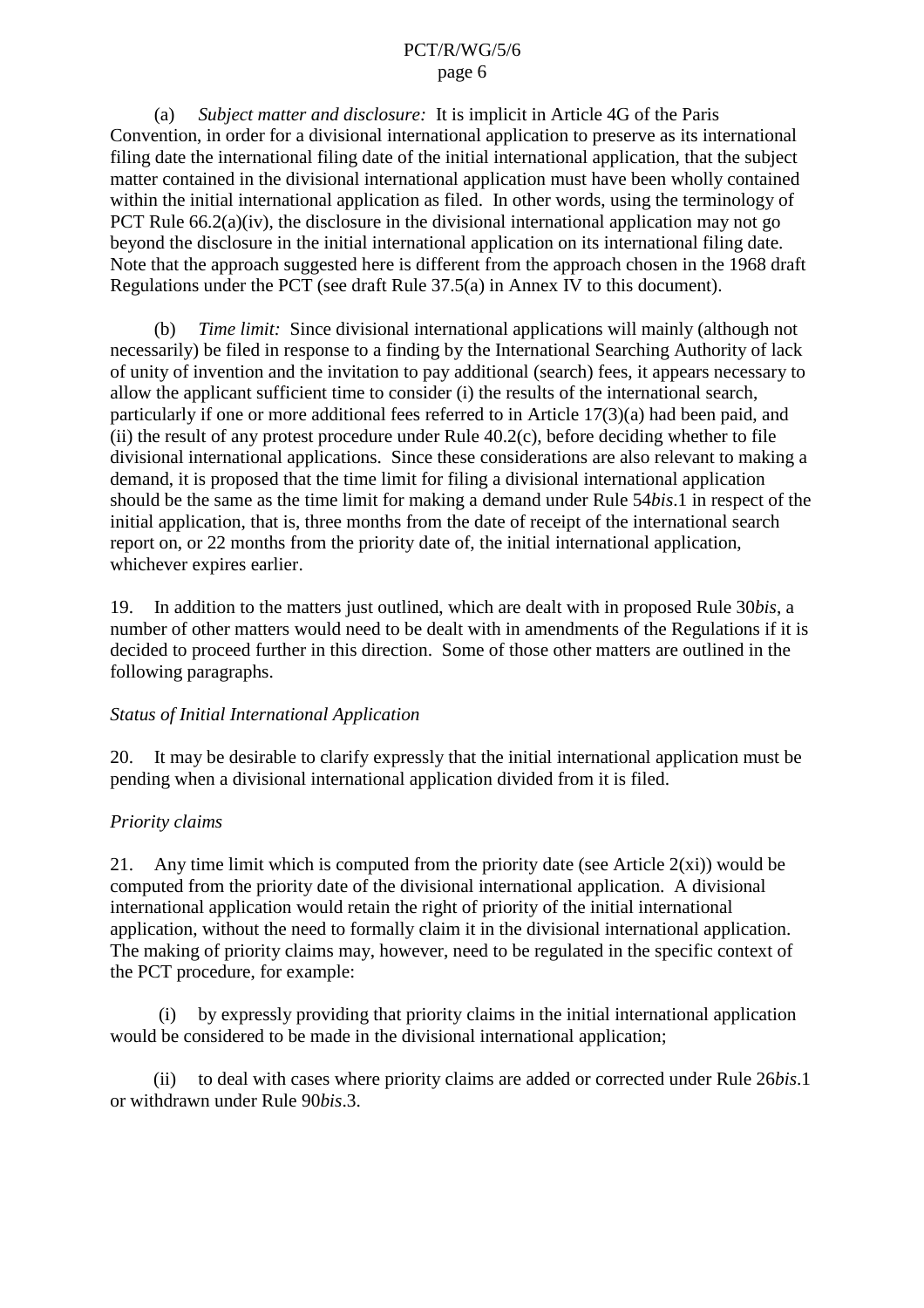# <span id="page-6-0"></span>*Competent receiving Office*

22. Some specific provision may be needed as to the Offices which would be competent to receive divisional international applications. For example, should the matter be left to existing Rule 19, as for any internat ional application, to govern the matter according to the nationality and residence of the applicant (s), or would it be preferable to some how provide for filing of divisional international applications with the International Searching Authority or International Preliminary Examining Authority which had made a finding of lack of unity of invention?

# *Designations*

23. The filing of a request in respect of a divisional international applicationshould presumably constitute the designation of all Contracting States that are designated in the initial international application on the date of receipt of the divisional international application by the receiving Office. It should not be possible, by filing a divisional international application, to add the designation of a Contracting State which was not designated in the initial international application at the time of filing the divisional international application.

# *Request Form*

24. The request form would need to indict ate the divisional international application as such a such as  $24$ . and identify the initial international application from which the divisional international application derives (see Rules 4.1 and 4.11).

# *Language*

25. It may be desirable to require rethat a divisional international application be filed in a language in which international search can be carried out and in which international publication can take place.

# *International Search*

26. Anumber of specific provisions may need to be made inconnection with the international search procedure for divisional international applications, including the matters outlined in subparagraphs (a) to [\(c\).](#page-7-0)

(a) *CompetentInternationalSearchingAuthority:* Inordertominimizeduplication of work, it may be desirable to provide that that the International Searching Authority which isto carry out, or has carried out, the international search on the initial internat ional application should also be the sole competent International Searching Authority for any divisional international application.

(b) *Refundofsearchfees:* Rule 16.3 provides for the (partial) refund of international search fee where an international application claims the priority of an earlier international application which has been the subject of an international search. For consistency with this provision, the international search fee paid in connection with a divisional international application should be partially refunded where the international search report on that divisional international application can be wholly or partly based on the results of the international search carried out on the initial international applieration due account being  $taken of any payment by the application of additional fees referred to in Article 17(3)(a).$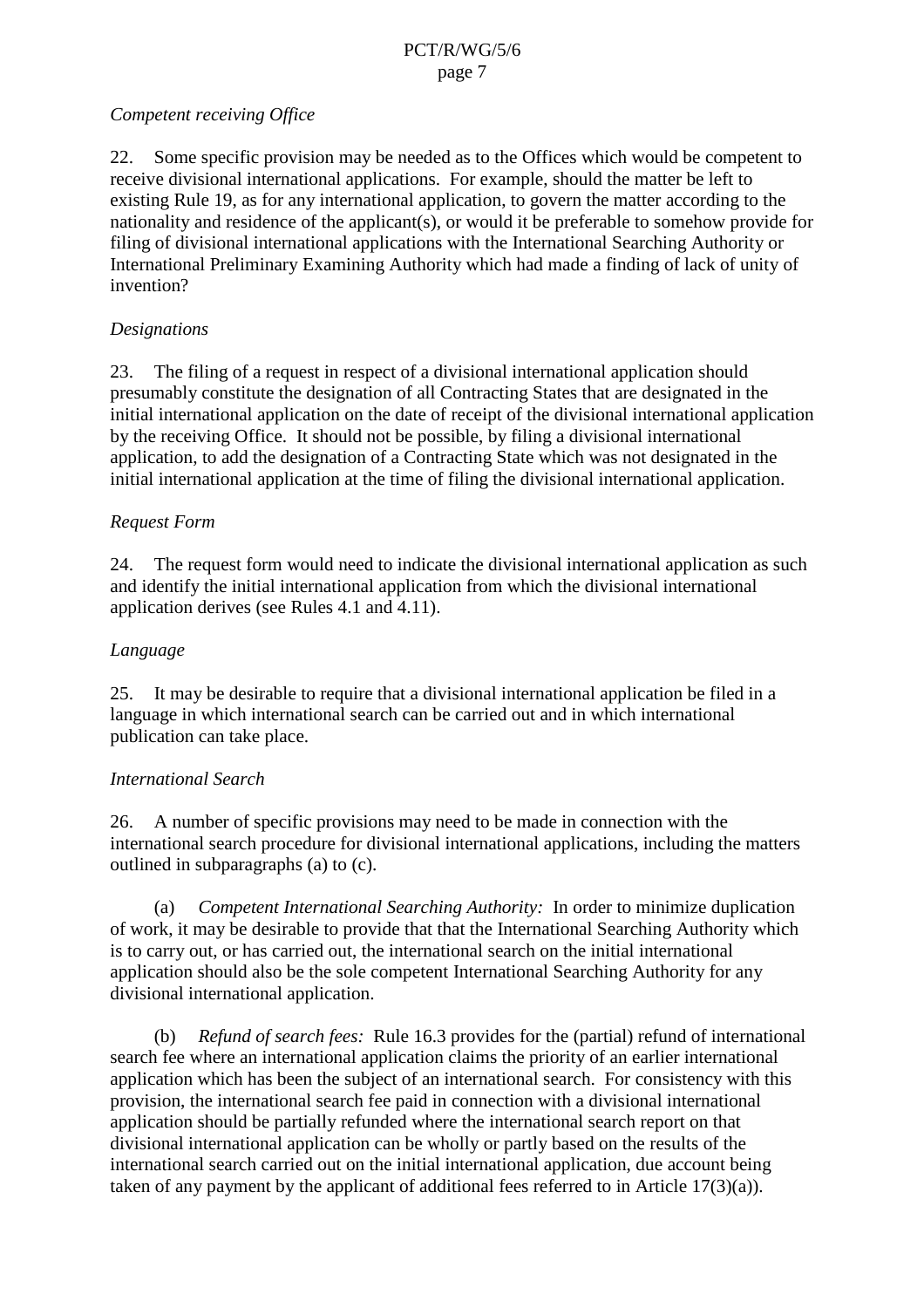<span id="page-7-0"></span>(c) Remarks on possible "double patenting": In order to assist designated and elected Offices as well as applicant s, the written opinion by the International Searching Authority (and hence the international preliminary report on patentability under Chapter I) could include appropriate observations where the claims of a divisional international application overlap wit hthe claims in the initial international application or another divisional international application deriving therefrom.

# *International Publication*

27. The general rule under PCT Article 21 is that an international application is p ublished promptly after the expiration of 18 months from the priority date. That would not be possible for a divisional international application in cases where it is filed after that period (see paragraph  $18(b)$ , above). It wo uld appear to be consistent with Article  $21(2)(a)$  to provide for adivisional international application to be published promptly after it had been filed, but not before the expiration of 18 months from the priority date (asimilar approach is taken under somenational and regional laws, such as the European Patent Convention).

# *International Preliminary Examination*

28. Anumber of specific provisions may need to be made inconnection with the international preliminary examination pro cedure for divisional international applications, dealing, for example, with the matters set out in subparagraphs (a) to (c).

(a) *Time limit for making a demand:* A demand in respect of a divisional international application would, in general, have to be submitted within the applicable time limit under Rule 54*bis*.1 in respect of the initial international application if the deadline for the international preliminary examination report o f 28 months from the priority date is to be met. That is, in practice, the demand would generally need to be filed at the same time as the divisional international application. Special consideration might be given to cases where the initial international application is subsequently withdrawn.

(b) *Competent International Preliminary Examining Authority:* Inorderto minimize duplication of work, it may be desirable to provide that that the International Preliminary Examining Author ity which is to carry out, or has carried out, the international search on the initial international applications hould also be the sole competent International Preliminary Examining Authority for any divisional international application.

(c) Remarks on "double patenting": Inorder to assist designated and elected Offices as well as applicants, the international preliminary report on patentability under Chapter II could include appropriate observations where the claims of a divisio nalinternational application overlap with the claims in the initial international application or another divisional international application deriving therefrom.

# "INTERNAL" DIVISION OF INTERNATIONAL APPLICATIONS DURING THE INTERNATIONALPHASE

29. Annex III contains a proposal which would give effect to a procedure that could be introduced by way of amendment of the Regulations, pending a future revision of the Treaty as proposed in Annex I, allowing for the "internal" division of i nternational applications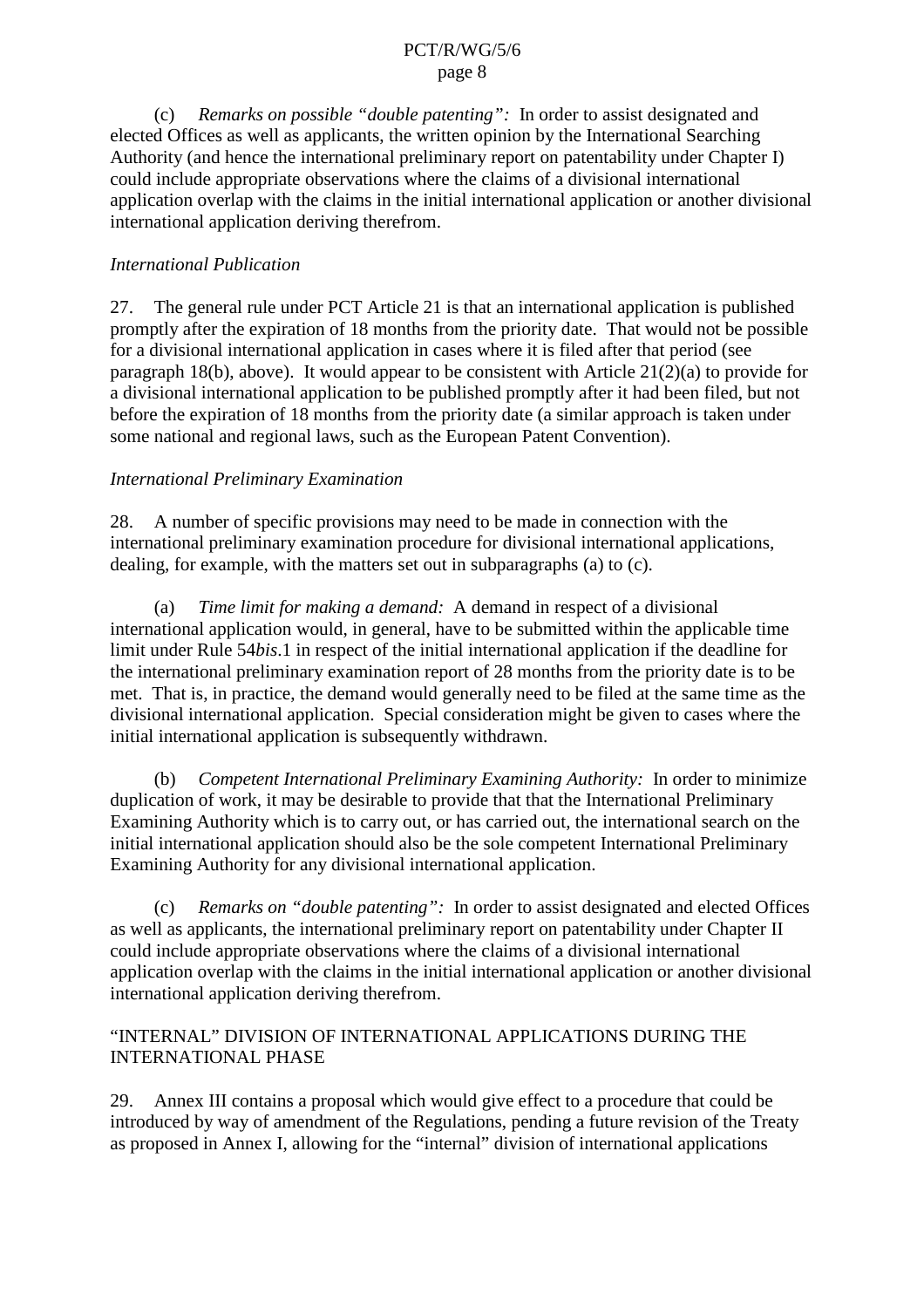<span id="page-8-0"></span>during the international phase under Chapter II, to be followed by a simplified way of proceeding with the divided parts of the international application as separate divisional applications in the national phase.

30. The proposal is based on the fact that the present system enables the applicant, in the case of a finding of lack of unity of invention by the International Searching Authority or International Preliminary Examining Authority, to obtain an inte rnational search report or international preliminary examination report in respect of all parts of the international application, no matter how many inventions are contained in it, provided that additional (search and preliminary examination) fees are paid

31. Under the proposal, instead filing one or more divisional international applications during the international phase, the applicant would be permitted, after having made a demand for international preliminary examination, to am end the claims, the description and the drawings of an international application under Article 34(2)(b) by dividing the corpus of the international application internally into two or more separate parts, each containing the description, claims and drawings of the international application corresponding to adivisional application which would proceed as such into the national phase.

32. Following such an internal division of the international application, the international preliminary report on patentability under Chapter II would also be "internally" divided into corresponding different parts, provided that all additional search and preliminary examination feeshave been paid.

33. Following such an internal div ision during the international preliminary examination procedure, the applicant would have "ready -made" divisional applications with which to proceed into the national phase. While that result could be achieved by proceeding into the national phase with the internally divided initial international application, to be followed by its division separately during the procedure before each national Office, it would be simpler to enable the initial international application to proceed into the national phase, from the outset, asseparatedivisional applications. Each such divisional application would be associated with the "divided" international preliminary report on patentability under Chapter II.

> *34. The Working Group is invited to consider the proposals contained in this document.*

> > [Annexesfollow]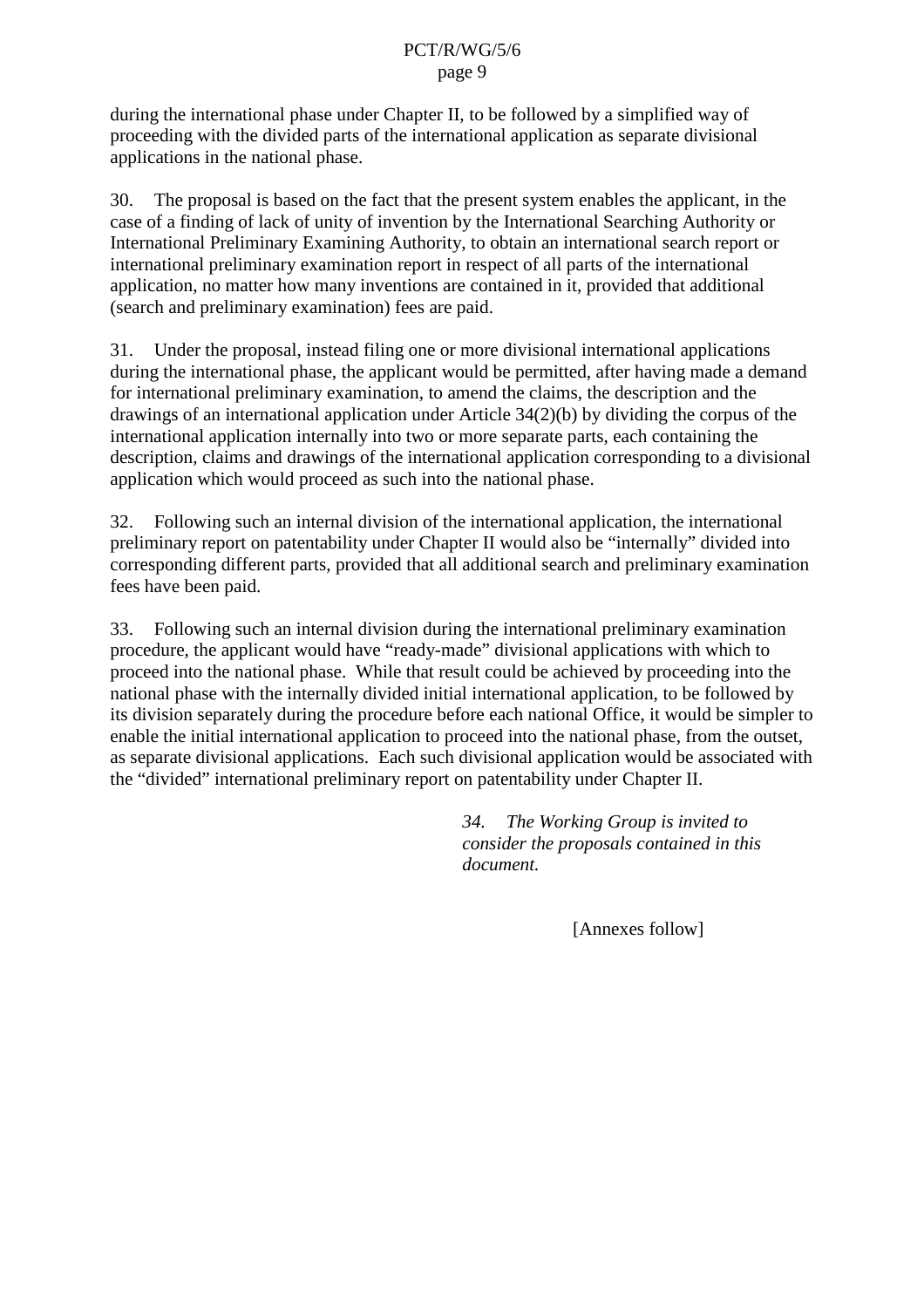## PCT/R/WG/5/6

# **ANNEXI**

# POSSIBLEREVISION OF THE PCT (TREATY): <sup>2</sup>

# DIVISIONAL INTERNATIONAL APPLICATIONS

# **Article 17** *bis*

# **Divisional International Applications**

An international application ("initial inte rnational application") may, as provided in the

Regulations, be divided into one or more divisional applications ("divisional international

applications") in accordance with Article 4G of the Paris Convention for the Protection of

Industrial Property. A d ivisional international applicationshall, notwithstanding Article 11,

preserve as its international filing date the international filing date of the initial international

application and the benefit of the right of priority, if any.

[COMMENT: See paragrap h[14 o](#page-4-0)f the Introduction to this document. Modeled after Article 4G of the Paris Convention. Consequential amendments of other Articles may be required, such as Articles 2 (Definitions), 8 (Claiming Priority) and 11 (Filing Da teand Effects of International Application), and Articles concerning the international search procedure, international publication and communication to designated Offices, the international preliminary examination procedure and national phase entry. ]

[Annex IIfollows]

<sup>&</sup>lt;sup>2</sup> Proposed additions and deletions are indicated, respectively, by underlining and striking through the text concerned. Certain provisions that are not proposed to be amended may be included for ease of reference.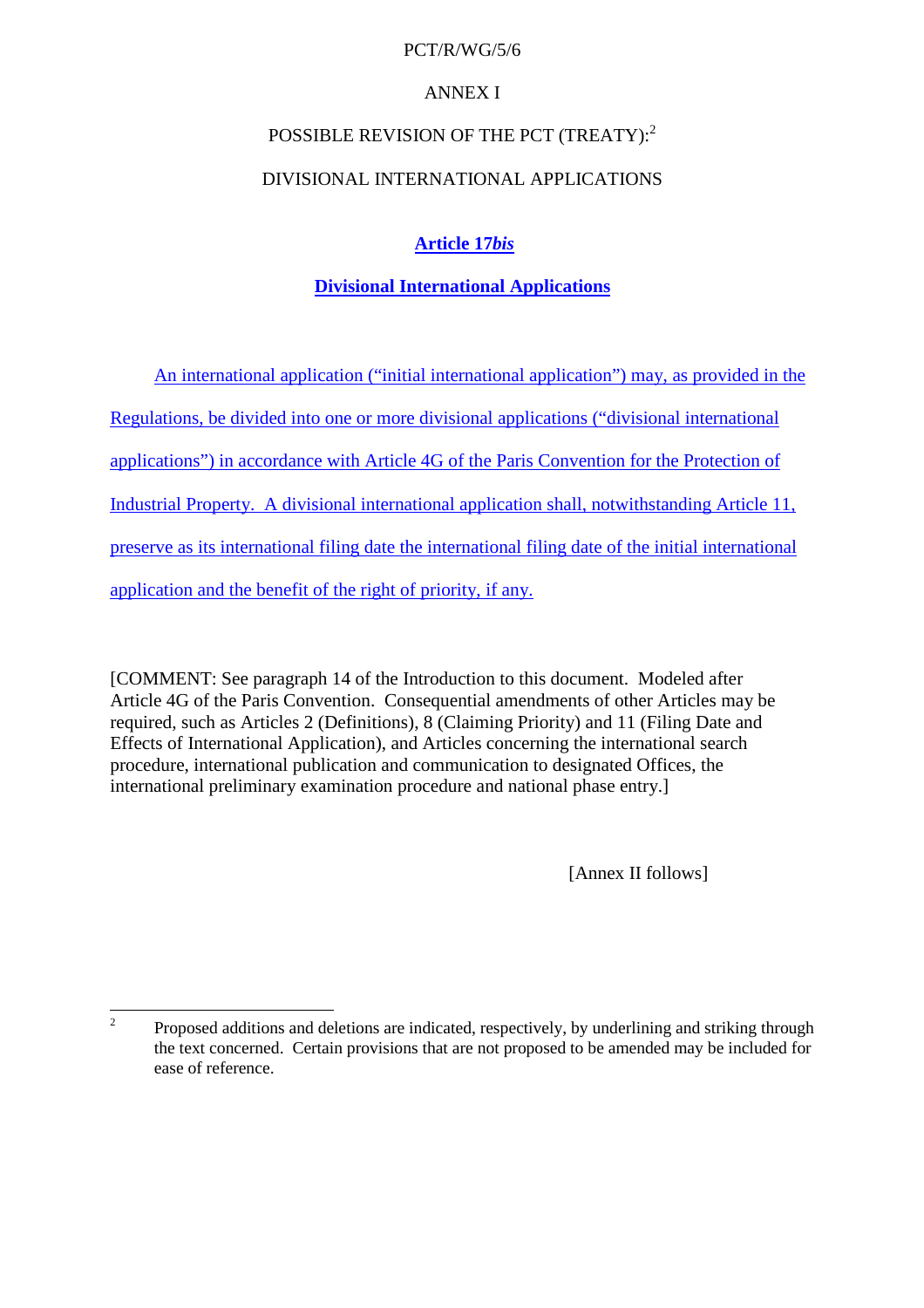## PCT/R/WG/5/6

# **ANNEXII**

# POSSIBLE AMENDMENTS OF THE REGULATIONS:  $3$

# DIVISIONAL INTERNATIONAL APPLICATIONS

# **Rule 30** *bis*

# **Divisional International Applications**

30*bis*.1 *Filing of Divisional International Applications*

(a) The applicant may, subject to these Regulations, divide the international application ("initial international application") by filing with the competent receiving Office one or more divisional applications as international applications ("divisional international applications").

(b) A divisional international application may be filed where the International Searching Authority has made a finding of lack of unity of invention in relation to the initial international application or on the initiative of the applicant.

[COMMENT:See Artic le4Gofthe Paris Convention.]

30*bis*.2 *International Filing Date; Right of Priority*

A divisional international applicationshall preserve as its international filing date the international filing date of the initial international application and the b enefit of the right of

 $3$  Proposed additions and deletions are indicated, respectively, by underlining and striking through the text concerned. Certain provisions that are not proposed to be amended may be included for ease of reference.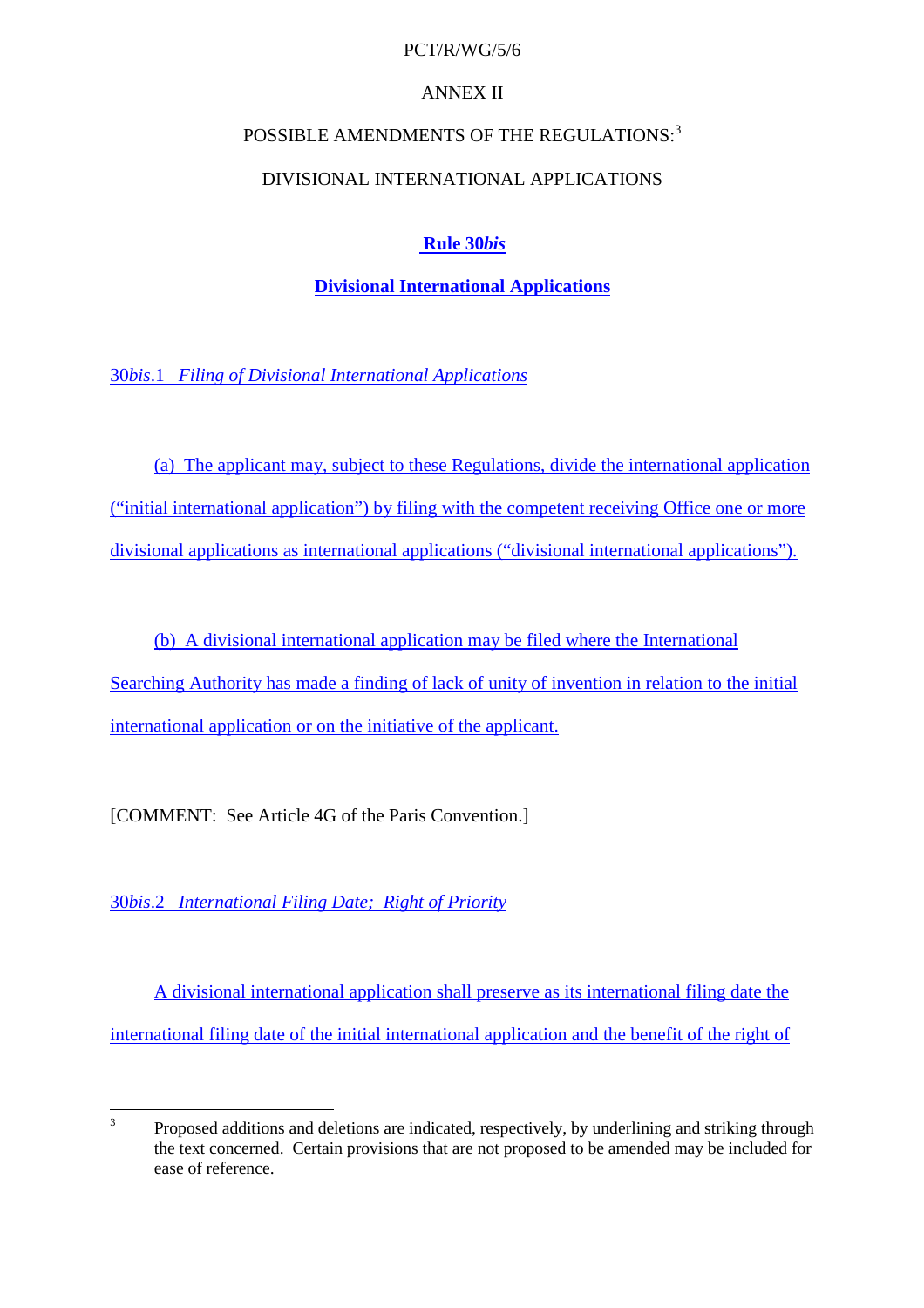*[Rule 30bis.2, continued]*

priority, if any, as provided in Article 4 of the Stockholm Act of the Paris Convention for the Protection of Industrial Property, provided that:

[COMMENT: See paragraph [18 o](#page-4-0)f the Introduction to this document and Article 4G of the Paris Convention.]

(i) the divisional international application is received by the receiving Office before the expiration of the applicable time limit under Rule 54*bis*. 1 for making a demand in respect of the initial international application;

[COMMENT: See paragraphs [18\(b\) a](#page-5-0)nd [22 o](#page-6-0)f the Introduction to this document.]

(ii) the initial international application is pending on the date of receipto fthe divisional international application by the receiving Office;

[COMMENT:Seeparagraph 20ofthe Introduction to this document.]

(iii) the disclosure in the divisional international application does not go beyond the disclosure in the initial international application as filed.

[COMMENT:Seeparagraph [18\(a\)](#page-5-0) of the Introduction to this document.]

[Annex III follows]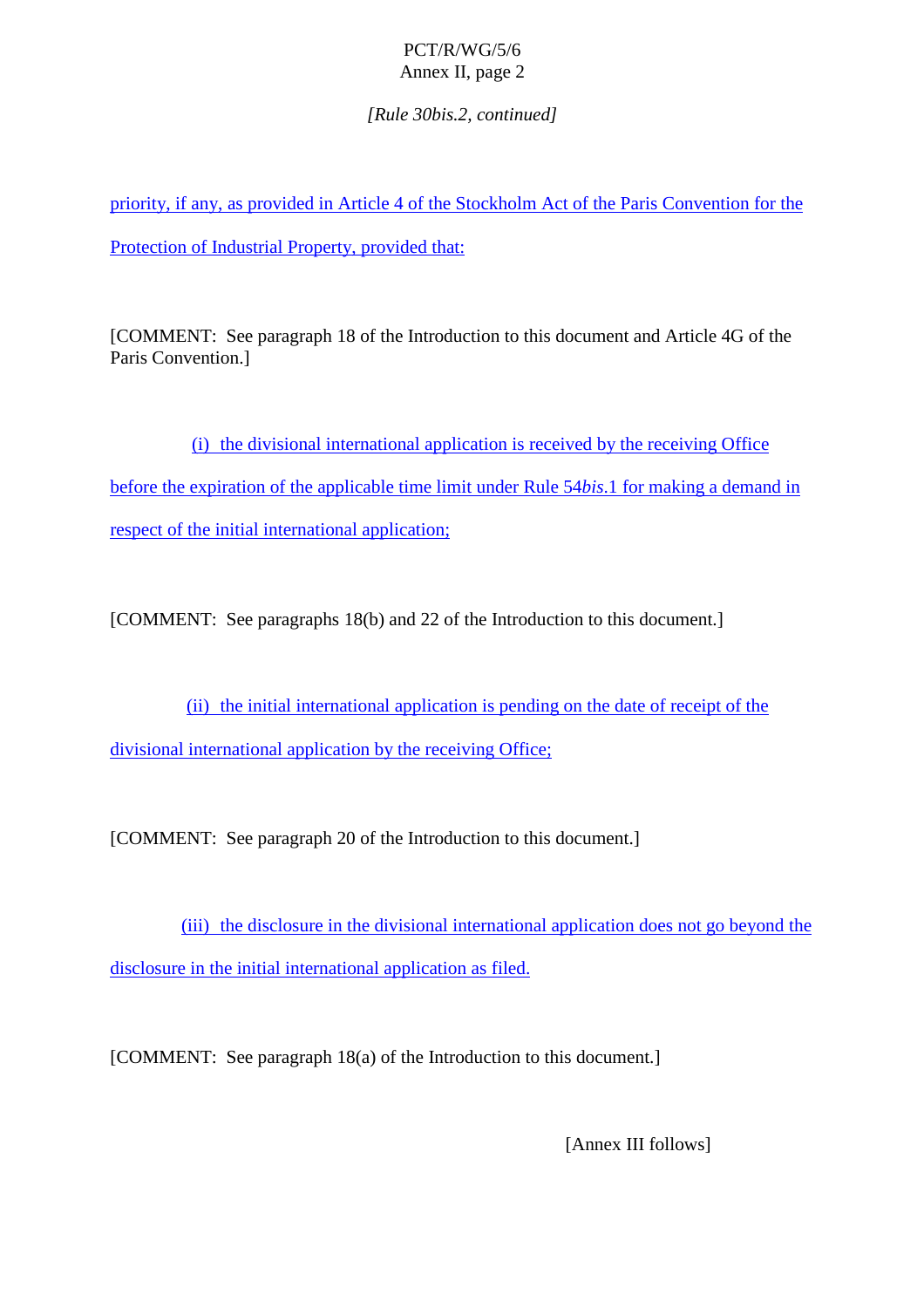#### PCT/R/WG/5/6

#### **ANNEXIII**

# POSSIBLE AMENDMENTS OF THE REGULATIONS:  $^{\,4}$

## "INTERNAL" DIVISION OF IN TERNATIONAL APPLICATIONS DURING THE INTERNATIONAL PHASE

# **TABLEOFCONTENTS**

| Rule66ProcedureBeforetheInternationalPreliminaryExaminingAuthority manufactureBeforetheInternationalPreliminaryExaminingAuthority manufactureBeforetheInternationalPreliminaryExaminingAuthority |  |
|--------------------------------------------------------------------------------------------------------------------------------------------------------------------------------------------------|--|
|                                                                                                                                                                                                  |  |
| 66.2 FirstWrittenOpinionoftheInternationalPreliminaryExaminingAuthority m2                                                                                                                       |  |
|                                                                                                                                                                                                  |  |
| Rule68LackofUnityofInvention(Internation) PreliminaryExamination) manufactured and all the Rule68LackofUnityofInvention(Internation) PreliminaryExamination                                      |  |
|                                                                                                                                                                                                  |  |
|                                                                                                                                                                                                  |  |
|                                                                                                                                                                                                  |  |
|                                                                                                                                                                                                  |  |
|                                                                                                                                                                                                  |  |
|                                                                                                                                                                                                  |  |

<sup>&</sup>lt;sup>4</sup> Proposed additions and deletions are indicated, respectively, by underlining and striking through the text concerned. Certain provisions that are not proposed to be amended may be included for ease of reference.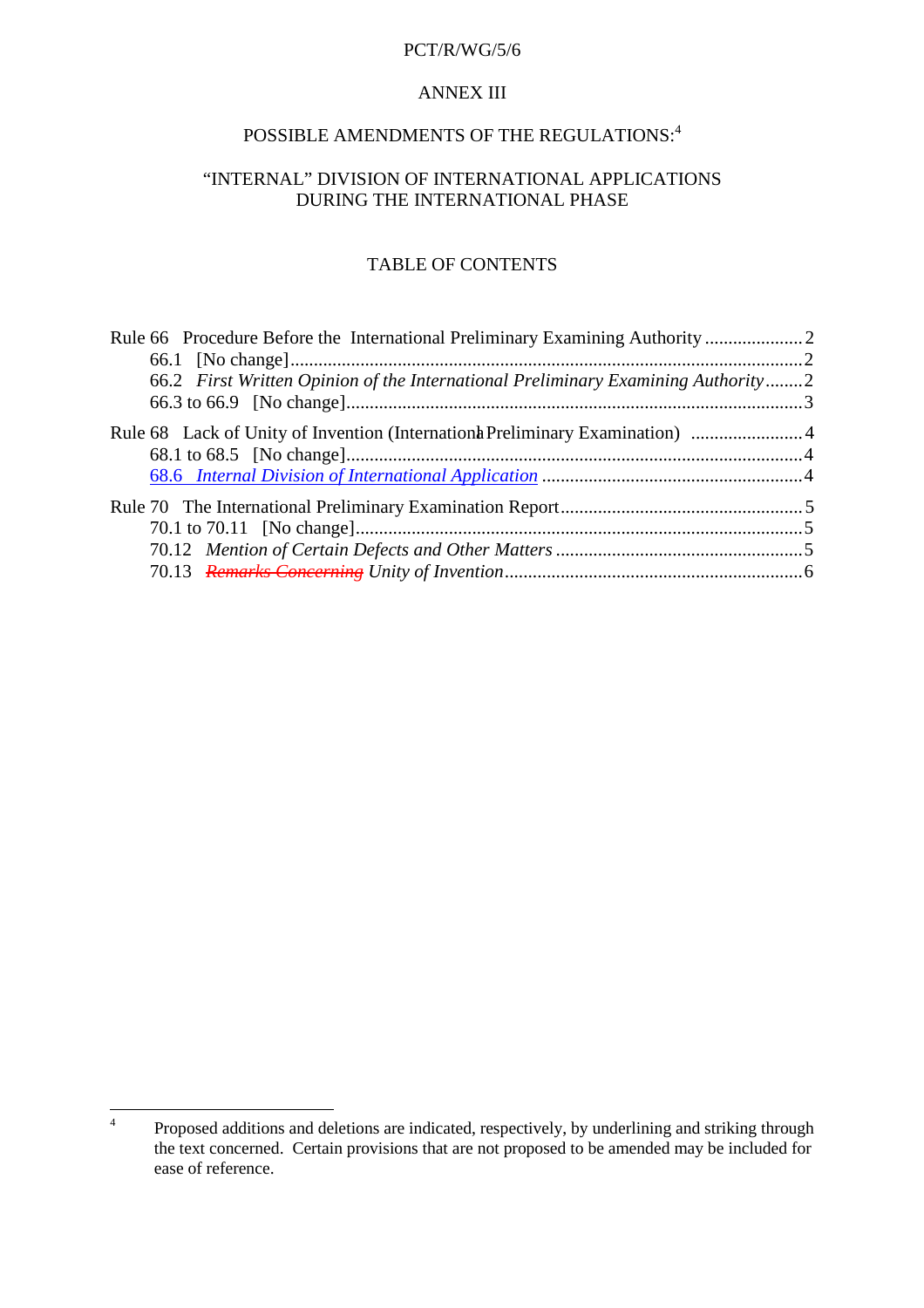# **Rule 66** $^5$

# **Procedure Before the**

# **International Preliminary Examining Authority**

<span id="page-13-0"></span>66.1 [Nochange]

66.2 *First Written Opinion of the International Preliminary Examining Authority*

- (a) If the International Preliminary Examining Authority
	- $(i)$  to  $(v)$  [No change]
	- (vi) considers that a claim relates to an invention in respect of which no international search report has been established and has decided not to carry out the international preliminary examination in respect of that claim,  $\theta$
	- (vii) considers that a nucleotide and/or amino acid sequence listing is not available to it in such a form that a meaningful international preliminary examination can becarried out, or

<sup>&</sup>lt;sup>5</sup> The "present" textshow nis that of Rule 66 as amended by the Assembly on October 1, 2002 (seedocument PCT/A/31/10) and due to enter into force on January 1, 2004.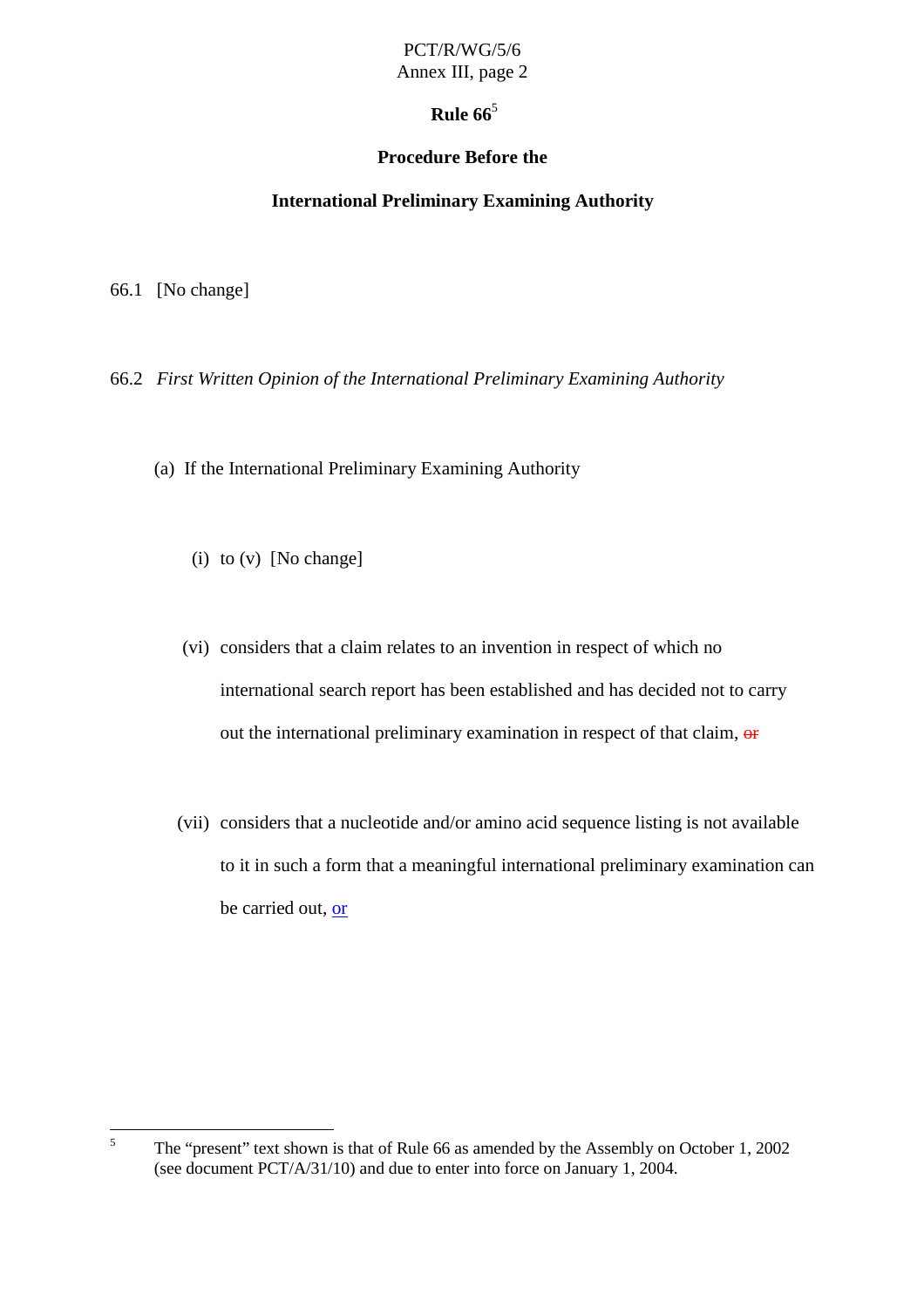*[Rule 66.2(a), continued]*

<span id="page-14-0"></span>(viii) considers that, where an amendment which internally divides the international application into two or more separate parts has been submitted in accordance with Rule 68.6, one or more of the claims contained in one of those parts defines matter for which protection is sought in another of those parts,

thesa idAuthority shall notify the applicant accordingly in writing. Where the national law of the national Office acting as International Preliminary Examining Authority does not allow multipledependent claims to be drafted in a manner different from that pr ovided for in the second and third sentences of Rule 6.4(a), the International Preliminary Examining Authority may, in case of failure to use that manner of claiming, apply Article 34(4)(b). In such case, it shall notify the applicant accordingly in writi ng.

[COMMENT:Seeparagraph [28\(c\)](#page-7-0) of the Introduction to this document.]

 $(b)$  to  $(e)$  [No change]

66.3to 66.9 [No change]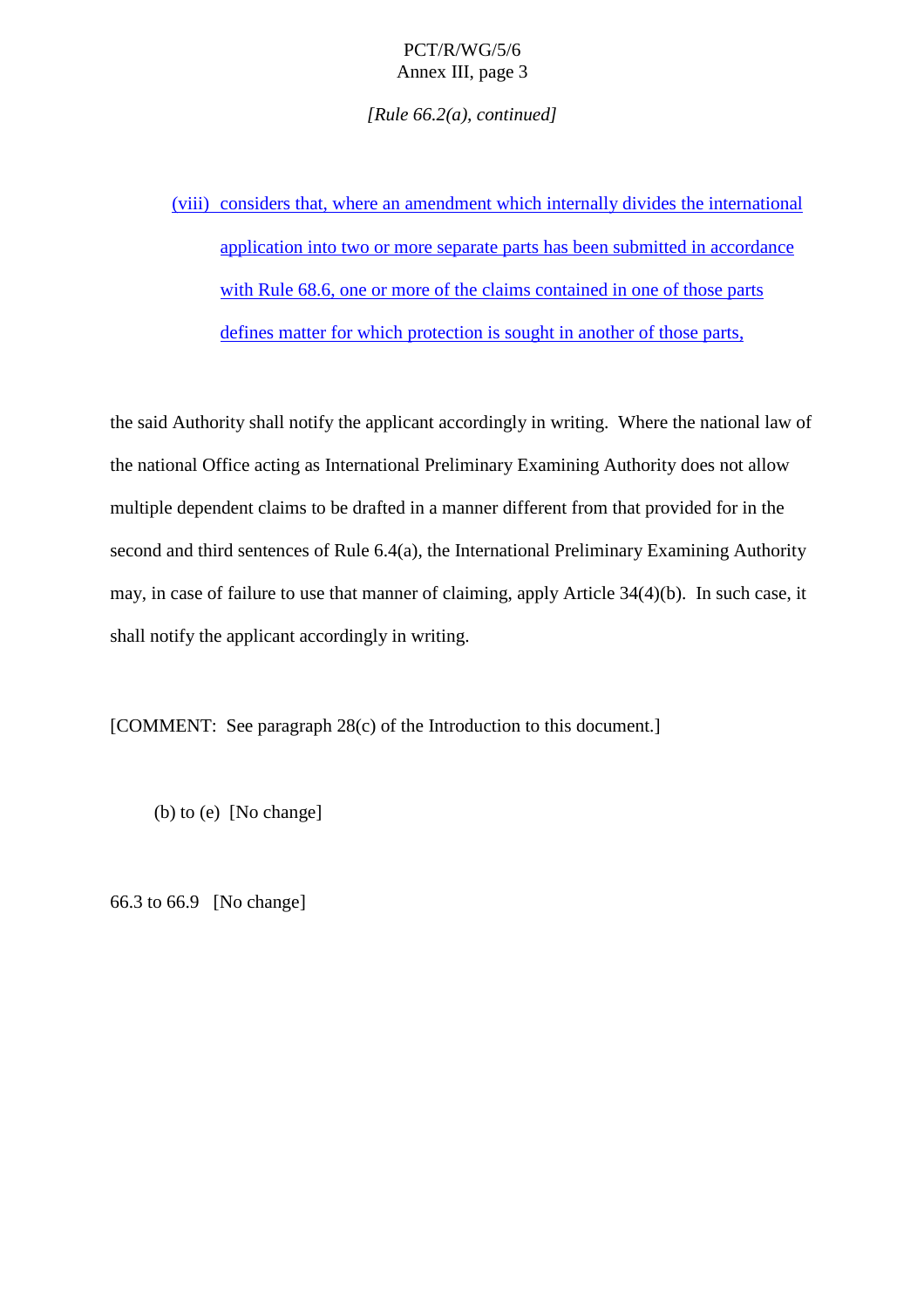## **Rule 68**

## <span id="page-15-0"></span>**Lack of Unity of Invention (International Preliminary Examination)**

68.1 to 68.5 [No chang e]

68.6 *Internal Division of International Application*

[Where the International Preliminary Examining Authority finds that the requirement of unity of invention is not complied and chooses to invite the applicant under Rule 68.2, or on the applicant's o wninitiative, lthe applicant may internally divide the international application by submitting, in accordance with Rule  $66.1(b)$ , an amendment under Article 34 which divides the description, claims and drawings of the international application into two or more separate parts as follows:

(i) a main part containing the description, drawings and claims relating to the maininvention;

(ii) one or more additional parts, each containing the description, claims and drawings relating to an invention additional to the main invention.

[COMMENT:Seeparagraphs 29to 33oftheIntroductiontothisdocument.]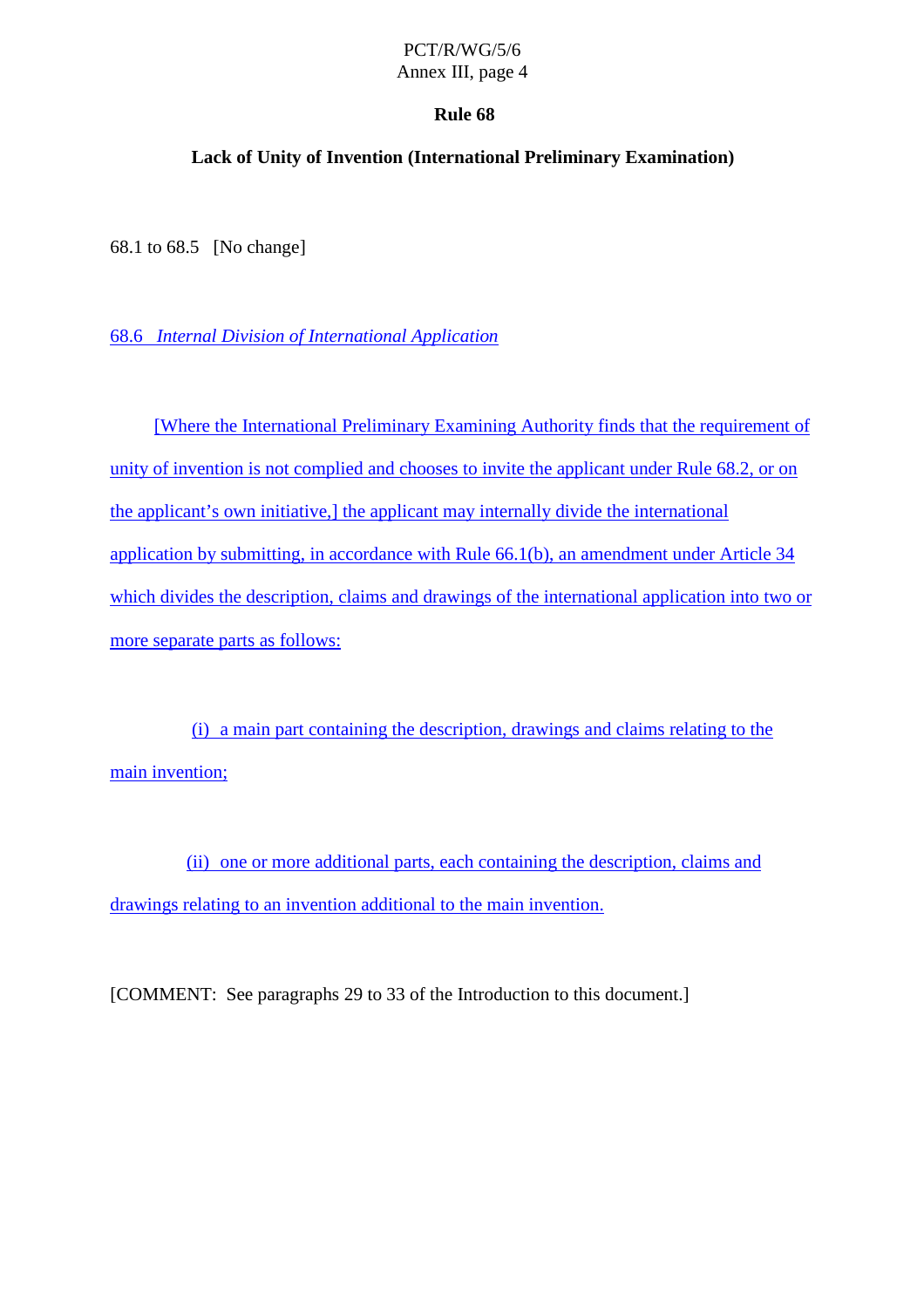# **Rule 70 <sup>6</sup>**

# **The International Preliminary Examination Report**

<span id="page-16-0"></span>70.1 to 70.11 [Nochange]

70.12 *Mention of Certain Defects and Other Matters*

If the International Preliminary Examining Authority considers that, at the time it prepares thereport:

- (i) [Nochange]
- (ii) the international application calls for any of the observations referred to in Rule  $66.2(a)(v)$  or  $(viii)$ , it may include this opinion in the reportand, if it does, it shall also indicate in the report the reasons for such opinion;

[COMMENT: See paragraph [28\(c\)](#page-7-0) of the Introduction to this document and Rule 66.2 as proposed to beamended, above.]

 $(iii)$  and  $(iv)$  [No change]

<sup>&</sup>lt;sup>6</sup> The "present" text shown is that of Rule 70 as amended by the Assembly on October 1, 2002 (seedocument PCT/A/3 1/10) and due to enter into force on January 1, 2004.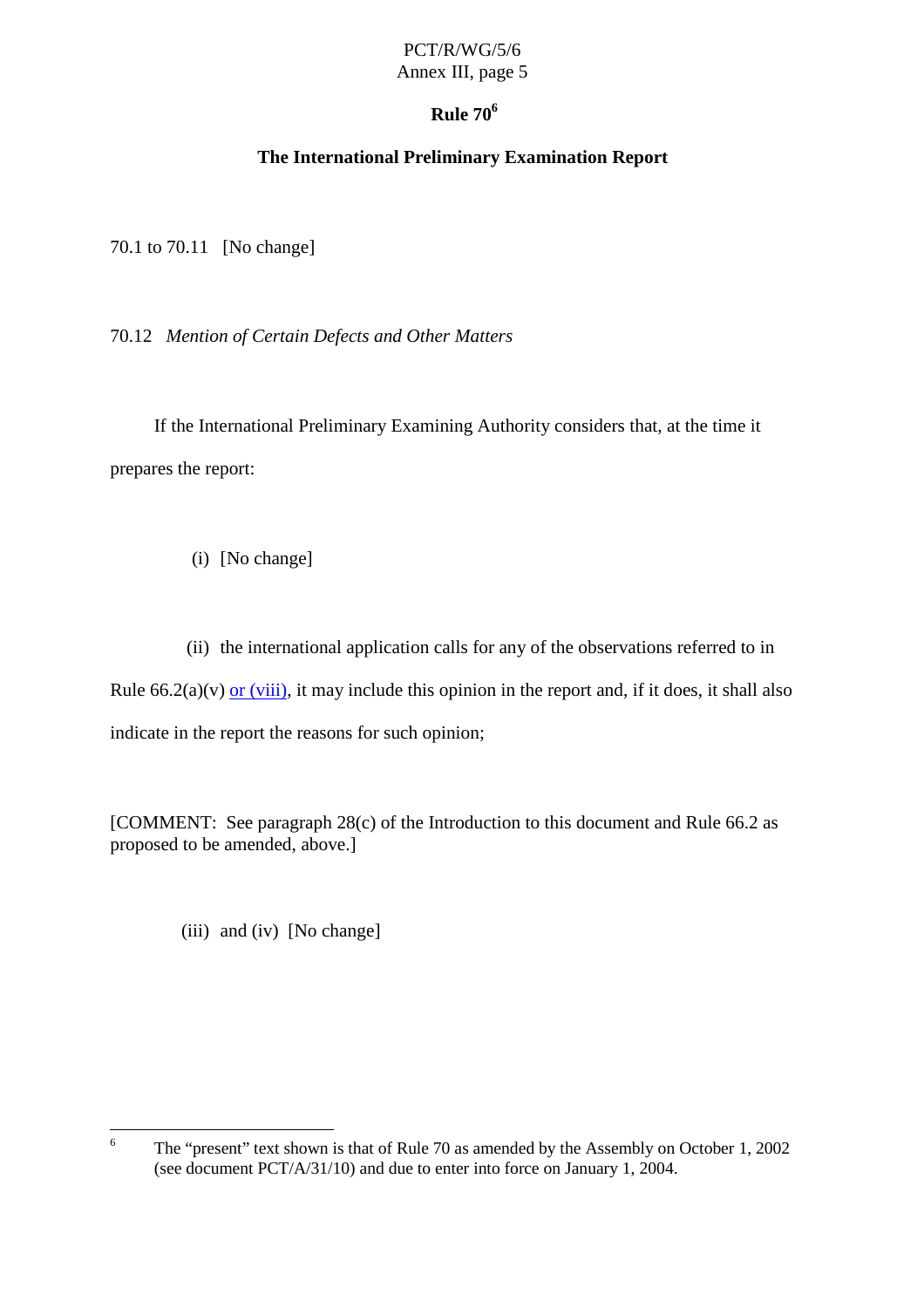#### <span id="page-17-0"></span>70.13 *Remarks Concerning Unity of Invention*

(a) If the applicant paid additional fees for the international preliminary examination, or if the international application or the international pr eliminary examination was restricted under Article 34(3), the report shall so indicate. Furthermore, where the international preliminary examination was carried out on restricted claims  $(A$ rticle  $34(3)(a)$ , or on the main invention only  $(Article 34(3)(c))$ , the reportshall indicate what parts of the international application were and what parts were not the subject of international preliminary examination. The reportshall contain the indications provided for in Rule 68.1, where the International Preliminary Examining Authority chose not to invite the applicant to restrict the claims or to payadditional fees.

## (b) Where the applicant has:

(i) submitted an amendment which divides the description, claims and drawings of the international application into a main part and one or more additional parts in accordance with Rule 68.6; and

#### (ii) paid additional fees for the international preliminary examination;

the reportshall also be divided into a main part and as many additional parts as additional fees fort heinternational preliminary examination have been paid; both the main part and each additional partshall comply with the requirements of Rule 70.

[COMMENT:Seeparagraphs 29to 33oftheIntroduct iontothis document.]

70.14 to 70.17 [Nochange]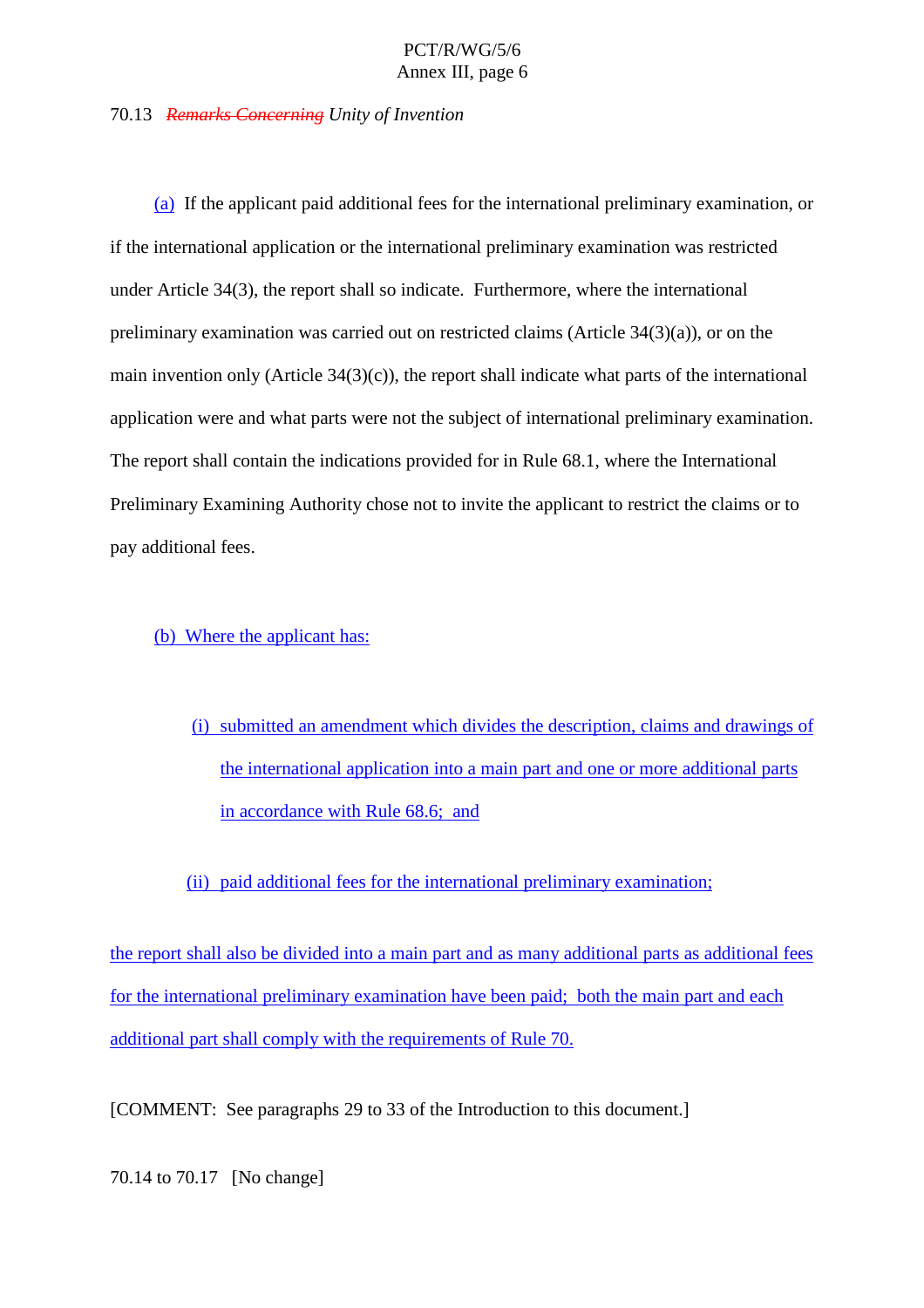# **Rule 78** *bis*

# **Internally Divided International Application to Proceed as**

# **Separate Divisional Applications Before Elected Offices**

78*bis*.1 *Separate Divisional Applications*

Where the applicant has, under Rule 68.6, internally divided the international application ("initial international application") into two or more separate parts, the applicant may choose to proceed with [any of] those separate parts as separate applications so far as the procedure befor e any elected Office is concerned, specifying that those separate applications are to be considered as divisional applications of the initial international application, and the elected Office shall proceed accordingly.

[COMMENT:Seeparagraph 33oftheIntroductiontothis document.]

[Annex IV follows]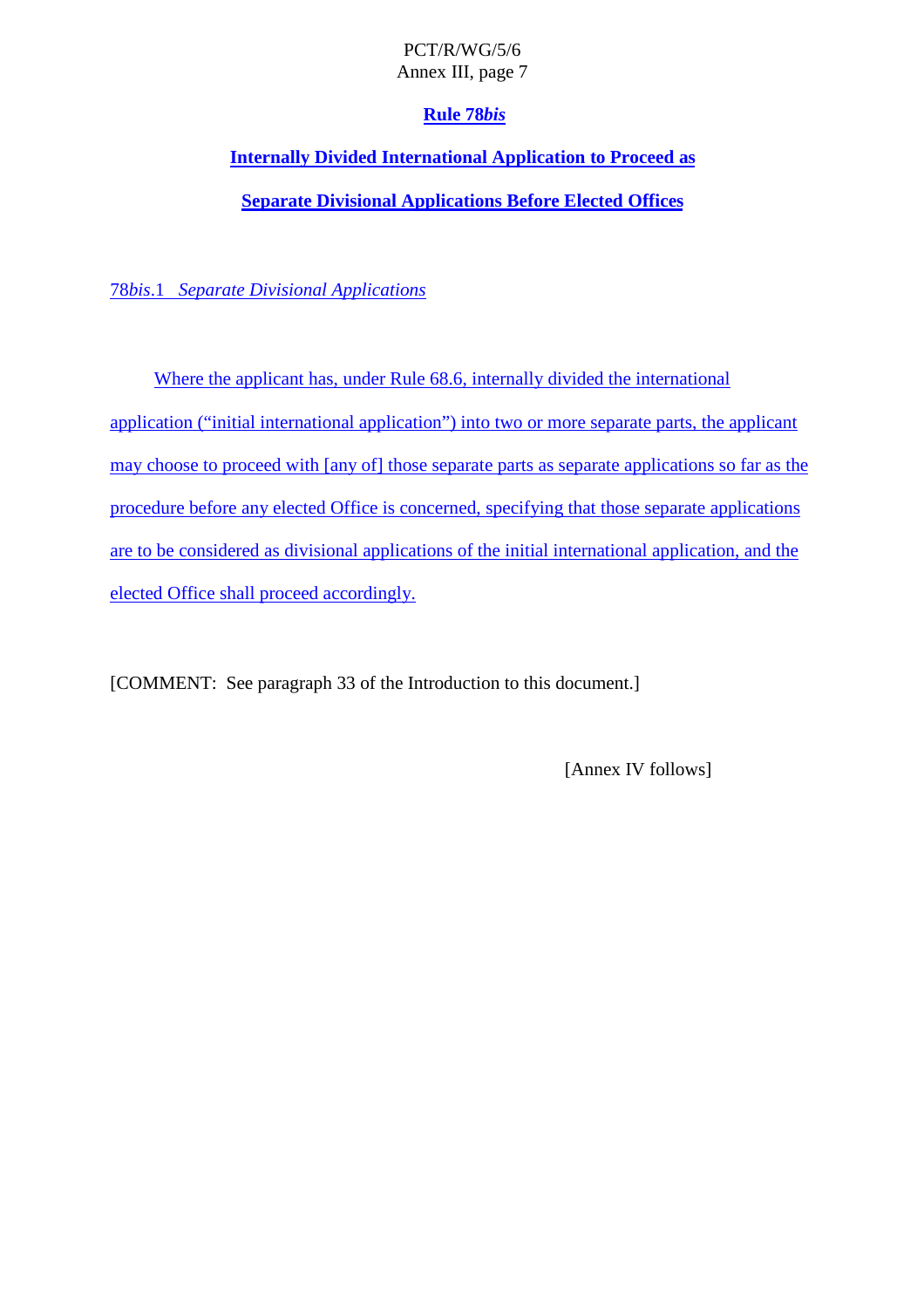#### PCT/R/WG/5/6

#### **ANNEXIV**

#### **EXCERPTSFROMTHE** 1968 DRAFT TREATY (PCT) AND THE 1968 DRAFT REGULATIONS UNDER THE PCT

#### **Article 11 Filing Date and Effects of the International Application**

(1) The Receiving Office shall accord as the international filing date the date of receipt of the international application, provided that, at the time of receipt, that Office has found that:

(i) the applicant does not obviously lack, for reasons of residence or nationality, the righttofileaninternational application with the Receiving Office,

(ii) the application is in the prescribed language,

(iii) the subject of the application is not obviously outside the purview of this Treaty as defined in the Regulations, and

(iv) at the time of receipt, the application contained at least the following el ements:

- (a) anindication that the application is intended as an international applic ation,
- (b) the name of the applicant,
- (c) apart which on the face of tappears to be a description,
- (d) apart which on the face of it appears to be a claim or claims.

(2) Any international application fulfilling the requirements of paragraph (1) shall have the effect of a regular national application in each design ated State as of the international filing date.

(3) Any international application fulfilling the requirements listed in items (i) to (iv) of paragraph(1) shall be equivalent to a regular national filing within the meaning of the Paris Convention for the Protection of I ndustrial Property.

#### **Article 17 Procedure Before the Searching Authority**

- $(1)$   $[...]$
- (2) […]

(3)(a) If, in the opinion of the Searching Authority, the international application does not comply with the requirement of unity of inventions set for thin the Regulations, it shall invite the applicant, at his option: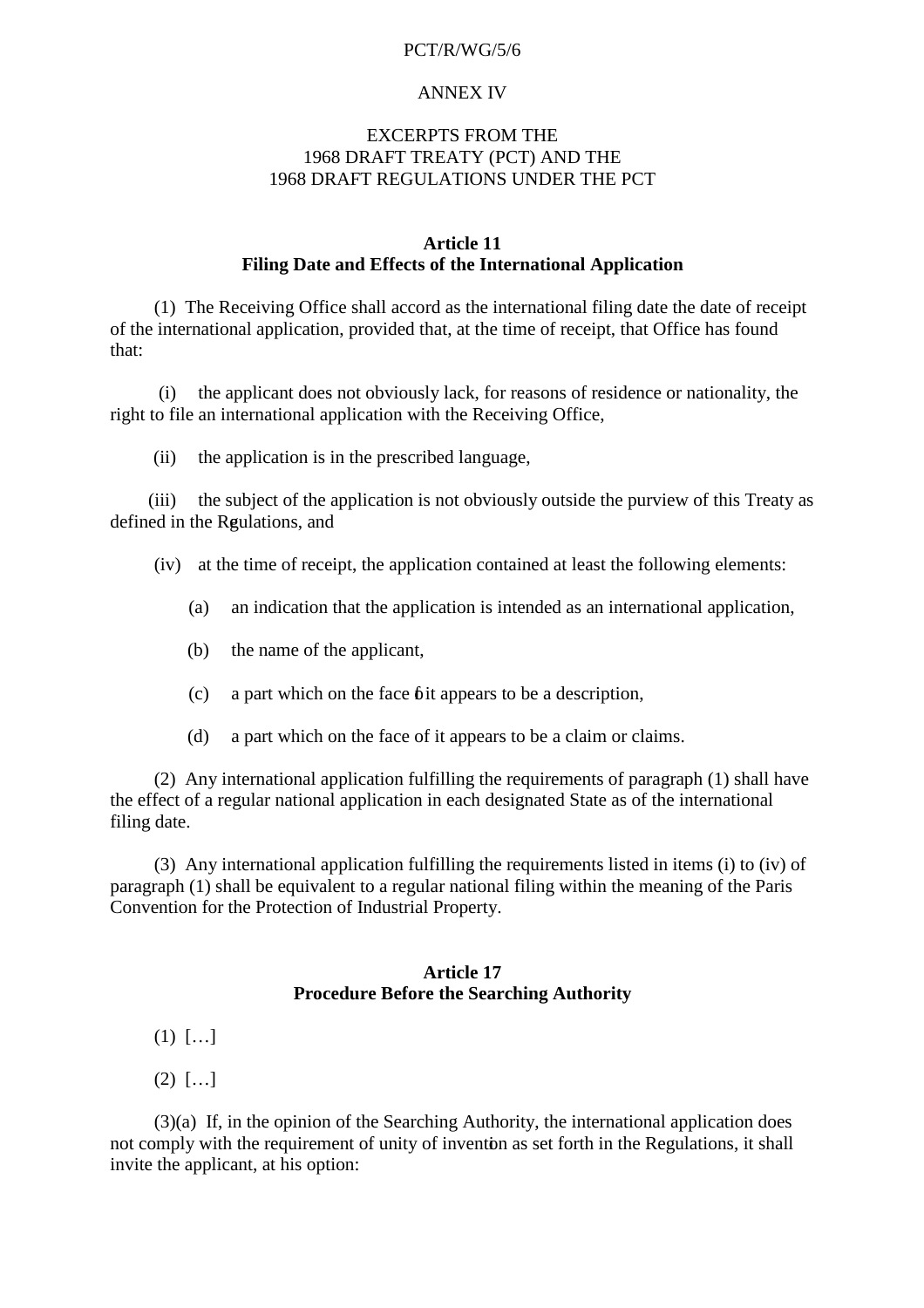(i) to restrict the claims, or

(ii) depending on the invitation of the Searching Authority, to pay additional fees, or divide the application, or both.

(b) […]

## **Article 34 Procedure Before the Preliminary Examining Authority**

- $(1)$   $[...]$
- $(2)$   $[...]$

(3) If, in the opinion of the Preliminary Examining Authority, the international application does not comply with the requirement of unity of invention as set for thin the Regulations, the said Authority may invite the applicant, at the latter's option, either to restrict the claims orto divide the application so as to comply with the requirement.

 $(4)$   $[...]$ 

# **Rule 37 Lack of Unity of Invention (Search)**

# 37.1 *Invitation to R estrict, Divide or Pay*

(a) The invitation to restrict the claims or to divide the application provided for in Article 17(3)(a) shall specify at least one possibility of restriction or division which, in the opinion of the Searching Authority, would be i n compliance with the applicable requirements.

(b) […]

37.2 […]

# 37.3 *Time limit*

The time limit provided for in Article  $17(3)$ (b) shall be fixed, in each case, according to the circumstances of the case, by the Searching Authority; it shall not b eshorter than one month, and it shall not be longer than two months, from the date of the invitation.

37.4 […]

# 37.5 *Procedure in the Case of Dividing the Application*

(a) If the applicant chooses to divide the application, neither the description nor the drawings may be modified. They will remain the same for the parent application (that is, the international application as restricted) and the divisional applications.

(b) Forthe parent application, the applicant shall be required to specify the claims maintained orto file restricted claims, and to submitane wab stract when necessary.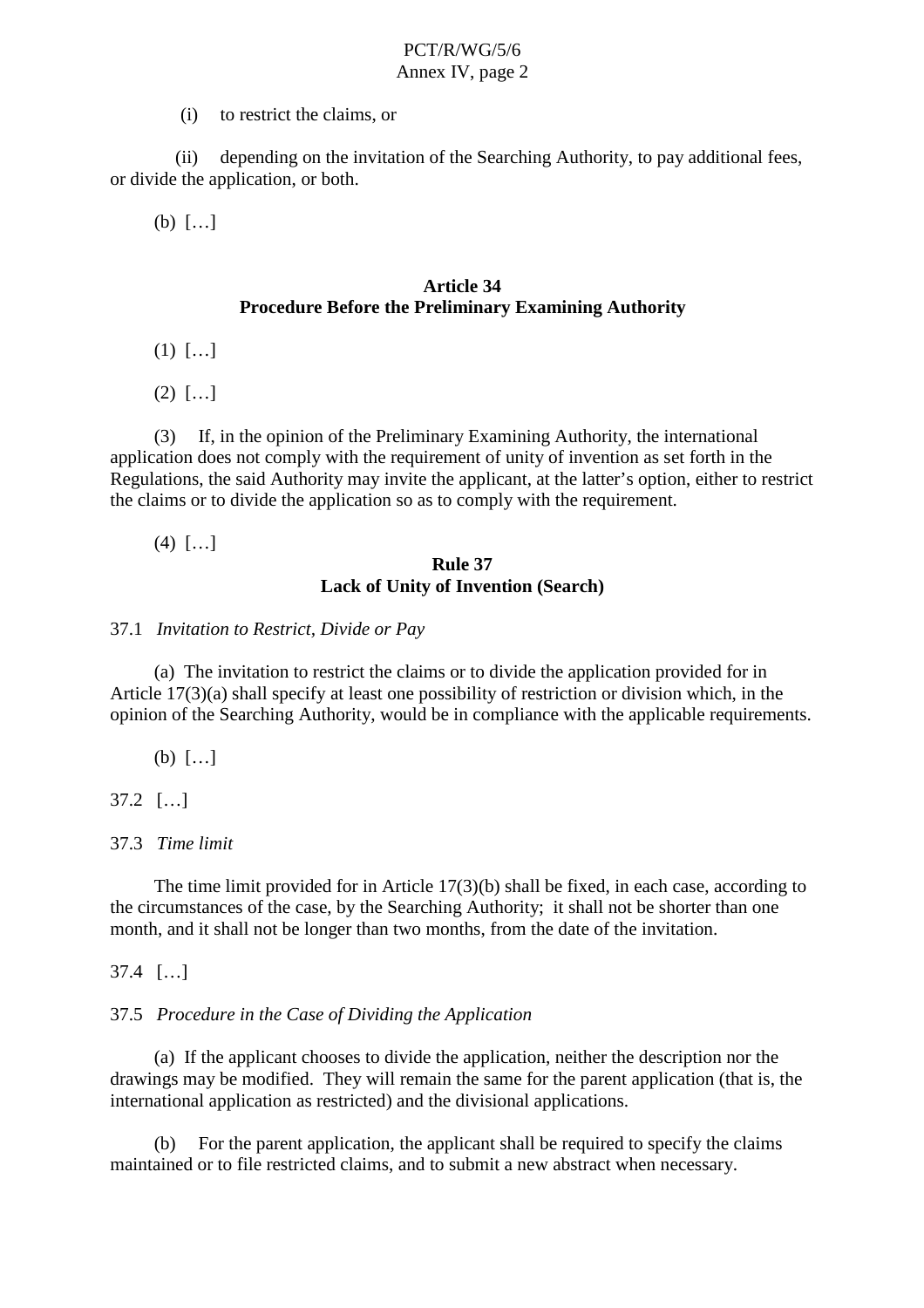(c) For each divisional application, the applicant shall be required to file a request, a claim or claims, and an abstract. The receiving Office shall, itself, attach to those papers a copy of the application in its original form, and the description and drawings (if any) thereof shall also be the description and drawings of each divisional application. The request of each divisional application shall identify the original application by its international application number and, where less than the totality of the description is relevant for the divisional application, a separate statement, submitted at the same time as the request, shall identify those portions of the description which are relevant.

(d) Each divisional applications hall be treated as a new, independent international application, except that:

(i) the date of actual receipt of any divisional application by the receiving Office shall be certifived by that Office on the record copy and on the search copy of such application;

(ii) the international filing date of the original application shall also be the international filing date of the divisional application, provided that the latter was filed with the receiving Office within the time limit fixed in Rule 37.3, and to the extent that it contains no new matter.

(e) If the parent application or any divisional application does not comply with the requirement of unity of invention, the Searching A uthority shall proceed as provided in Article  $17(3(6)$ .

37.6 […]

#### 37.7 *Voluntary Division*

(a) Subject to Rule 62.4, the applicant may divide the application on his own initiative meber for ethe expiration of the 16  $^{\text{th}}$  month from the priority da te. If the division ta any time before the expiration of the 16  $t$ <sup>th</sup> month from the priority da te. If the division takes place after the search report has been established, the communication of the search report and any publication thereof shall state that fact.

(b) The procedure provided for in Rule 37.5 shall apply also in the case of voluntar y division.

#### **Rule62 Lack of Unity of Invention (Preliminary Examination)**

#### 62.1 *No Invitation to Restrict or Divide*

Where the Preliminary Examining Authority finds that the requirement of unity of invention is not complied with and chooses not to invisible the applicant to restrict the claims or to divide the application, it shall establish the preliminary examination report, subject to Article 34(4)(b), in respect of the entire application, but shall indicate, in the said report, that, inits opinion, the requirement of unity of invention is not fulfilled and shall briefly indicate the reasons for this opinion.